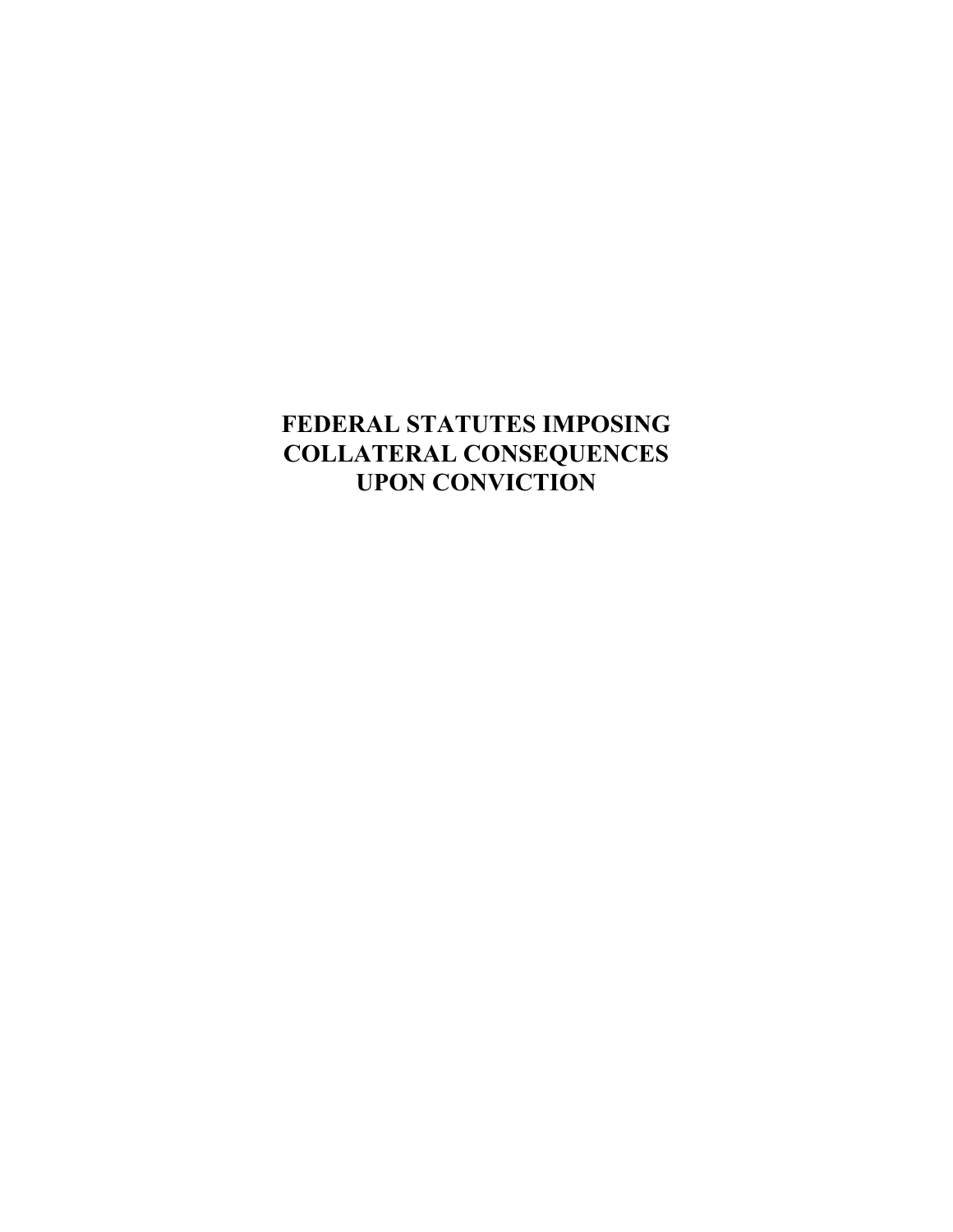### **DISCLAIMER**

This monograph highlights significant collateral consequences that are imposed by federal law upon conviction of a felony offense. It is provided for informational purposes only, as an aid to further inquiry. The views expressed in the monograph on questions of federal or state law do not necessarily represent the official position of the Department of Justice. The Office of the Pardon Attorney does not have operational responsibility for the interpretation or enforcement of the statutes cited in the monograph. Readers should therefore consult with the appropriate agency with operational responsibility for administering the statutory provision of interest for authoritative and more complete information. In addition, the research for the preparation of the monograph was completed by the early fall of 2000. Because laws are revised frequently, readers are cautioned that the information in this monograph may be out of date and that they should consult with the appropriate agency for more current information.

We have not attempted to describe all the adverse legal consequences of a felony conviction, and do not cover in depth the adverse consequences of conviction of a crime other than a felony. In addition, although disabilities may attend being charged with or agreeing to pretrial diversion for a crime, we have not attempted to explore those issues or to define what is meant by "conviction" of a crime, which may vary from context to context. For example, a person may not be considered "convicted" for some purposes until sentence is imposed. Further, the treatment of military convictions, juvenile adjudications, and convictions in foreign countries or tribal courts is not covered to any significant degree in this monograph. Finally, the issue of the effective dates of particular disabilities and restoration procedures is not addressed in any detail, but should be considered before concluding that a particular disability or restoration procedure applies as a result of a particular conviction.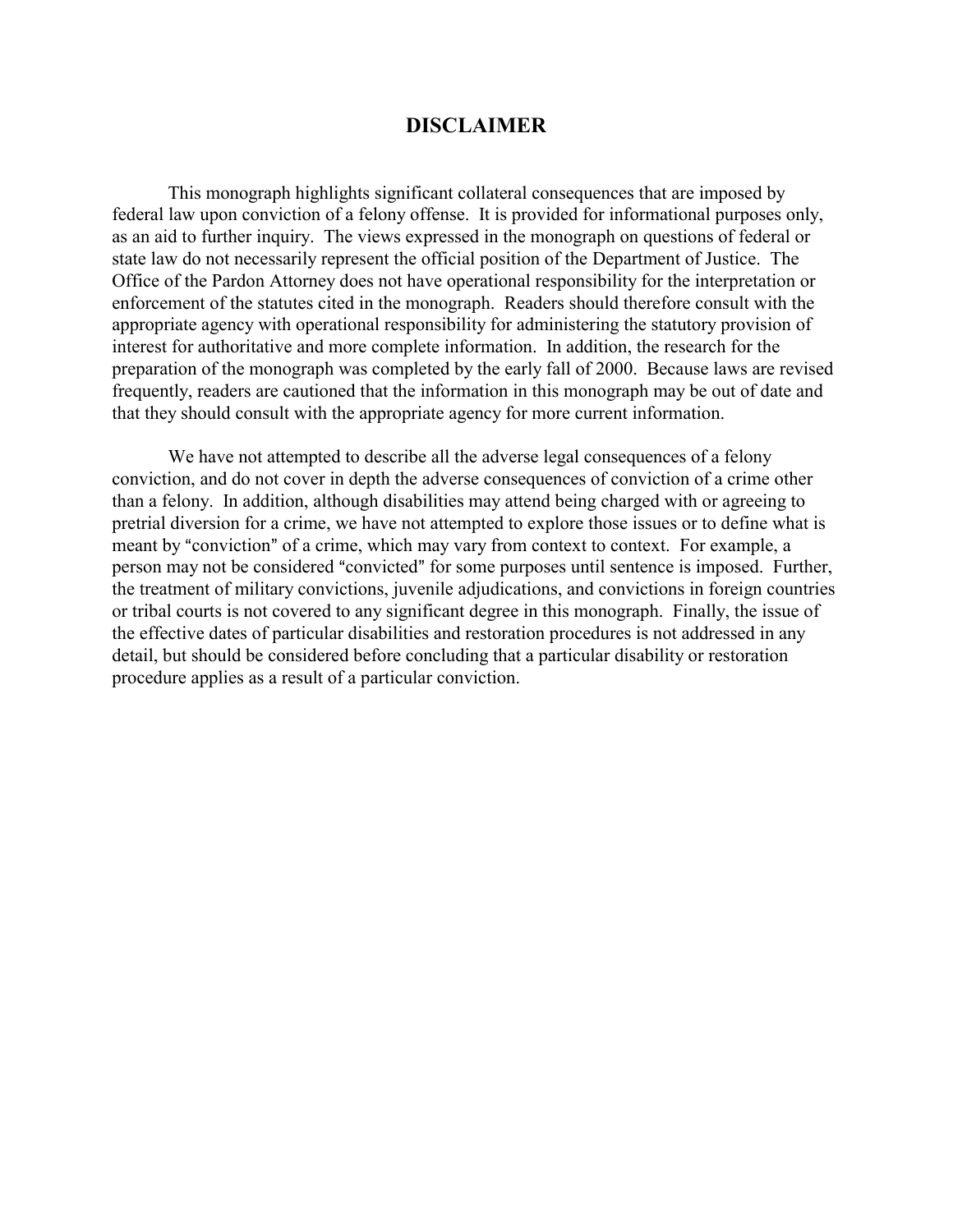# **FEDERAL LAW**

### **I. FEDERAL LAW REGARDING EFFECT OF CONVICTION ON VOTING, OFFICE HOLDING, JURY SERVICE, LICENSING, EMPLOYMENT, FEDERAL BENEFITS, AND IMMIGRATION**

#### **A. Right to vote**

The United States Constitution, aside from prohibiting disenfranchisement on grounds such as age, gender, and race, U.S. Const. amend. XV, XIX, XXVI, provides that qualifications for voting in federal elections are determined by state law. U.S. Const. art. I,  $\S 2$ , cl. 1; art. I,  $\S 4$ ; art. II, § 1, cl. 2; amend. XVII. (For the District of Columbia, see U.S. Const. amend. XXIII; D.C. Code Ann. § 1-1301.) *See also* the Voting Rights Act and related statutes, 42 U.S.C. §§ 1971 - 1973gg-10.

The power of the states to deny the right to vote because of participation in a crime is expressly recognized in the Fourteenth Amendment. U.S. Const. amend. XIV, § 2. See *generally Richardson v. Ramirez*, 418 U.S. 24 (1974). Therefore, the effect of a federal felony conviction upon the right to vote is determined by the law of the state in which the felon seeks to vote, and thus varies from state to state.<sup>1</sup>

The great majority of states impose some type of restriction on the ability of convicted felons to vote, at least during a period of incarceration following conviction. Many states impose or continue the disability during periods of supervision, such as probation or parole. Restoration of the right to vote may be automatic after a defined event (such as release from incarceration or expiration of sentence) or after the passage of a defined period of time, or may require the defendant to employ an administrative or judicial procedure in order to have the right to vote reinstated. In some states, only a pardon will restore the right to vote.

#### **B. Right to serve on a federal jury**

Conviction in federal or state court of a crime punishable by imprisonment for more than one year disqualifies an individual from serving on a federal grand or petit jury if "his civil rights" have not been restored."  $28$  U.S.C. § 1865(b)(5). The only method currently provided by federal law to restore civil rights is a pardon; however, the court in *United States v. Hefner*, 842 F.2d 731, 732 (4th Cir.), *cert. denied*, 488 U.S. 868 (1988), noted that § 1865 reflects a congressional concern that requiring a pardon would unduly limit the potential means by which an individual's civil rights may be restored. The court nonetheless held that "some affirmative act recognized in

<span id="page-2-0"></span> $\begin{array}{c|c}\n\hline\n\end{array}$ <sup>1</sup> The claim that felon disenfranchisement provisions are racially discriminatory and therefore violate either the Constitution or the Voting Rights Act has been litigated in several cases. *See, e.g., Baker v. Pataki*, 85 F.3d 919 (2d Cir. 1996); *Wesley v. Collins*, 791 F.2d 1255 (6<sup>th</sup> Cir. 1986); *Farrakhan v. Locke*, 987 F. Supp. 1304 (E.D. Wash. 1997); *Texas Supporters of Workers World Party Presidential Candidates v. Strake*, 511 F. Supp. 149 (S.D. Tex. 1981). The claim that disenfranchisement of persons under a felony charge is irrational and, therefore, violates the equal protection clause of the fourteenth amendment has also been litigated and rejected. *United States v. Green*, 995 F.2d 793 (8<sup>th</sup> Cir. 1993).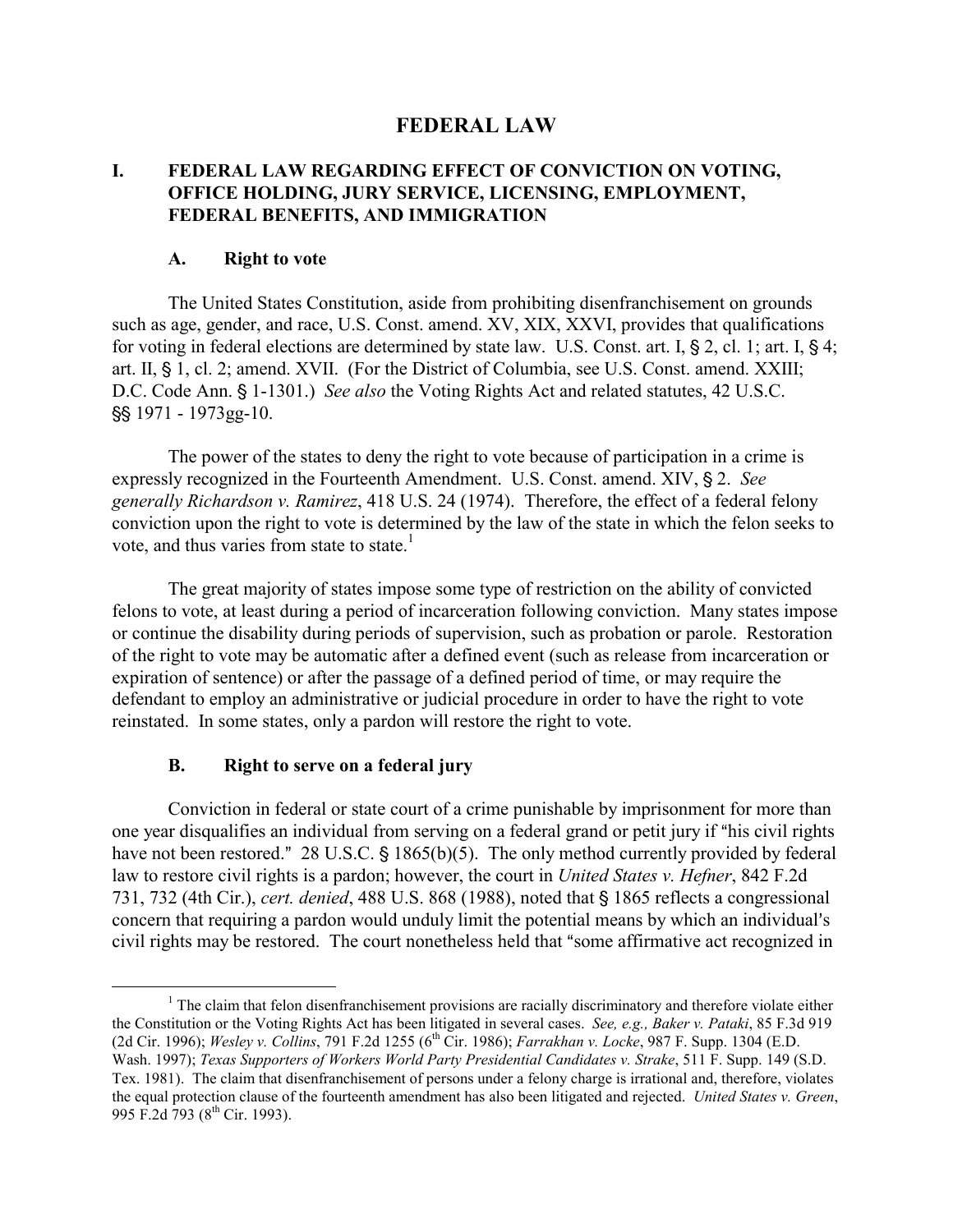law must first take place to restore one's civil rights to meet the eligibility requirements of section 1865(b)(5)." *Id*. This provision is discussed in greater detail at p. 13, *infra*.

# **C. Employment and licensing**

# **1. Right to hold federal office or employment**

In setting qualifications for federal office, the United States Constitution does not prohibit felons from holding elected federal office. *See* U.S. Const. art. I, §§ [2](#page-3-0), 3; art. II, § 1; art. VI.<sup>2</sup> Various federal statutes, however, provide that a conviction may result in the loss of or ineligibility for office. For example, conviction of treason renders the defendant "incapable of holding any office under the United States." 18 U.S.C. § 2381. Likewise, when an individual is convicted of bribing a public official or accepting a bribe, disqualification from federal office may be ordered by the sentencing court.  $18 \text{ U.S.C.}$  \$ 201(b).

Other examples of loss of or disqualification for federal office or employment as a result of conviction or commission of a crime include:

- removal from federal or District of Columbia office and ineligibility for employment by the United States or the District of Columbia for five years upon conviction under federal or state law of a felony for inciting, organizing, encouraging, or participating in, a riot or civil disorder or any offense committed in furtherance of, or while participating in, a riot or civil disorder (5 U.S.C.  $$7313);$
- removal from office, and ineligibility for any federal office, of a collecting or disbursing officer upon conviction of trading in public funds or property  $(18 \text{ U.S.C. } $1901);$
- removal from office or employment of designated federal officers and employees upon conviction of unauthorized disclosure of certain confidential information relating to trade secrets or the financial profile of any person or business  $(18 \text{ U.S.C.} \S 1905);$
- removal from office or employment of a federal officer or employee convicted of using federal money to finance lobbying a Member of Congress (18 U.S.C.  $$1913);$

<span id="page-3-0"></span> $\frac{1}{2}$ <sup>2</sup>The Constitution, however, provides that the "President, Vice President and all civil Officers of the United States, shall be removed from Office on Impeachment for, and Conviction of, Treason, Bribery, or other high Crimes and Misdemeanors," U.S. Const. art. II,  $\frac{6}{5}$  4, and further provides that a judgment in a case of impeachment may include removal from office and "disqualification to hold and enjoy any Office of honor, Trust or Profit under the United States." U.S. Const. art. I, § 3.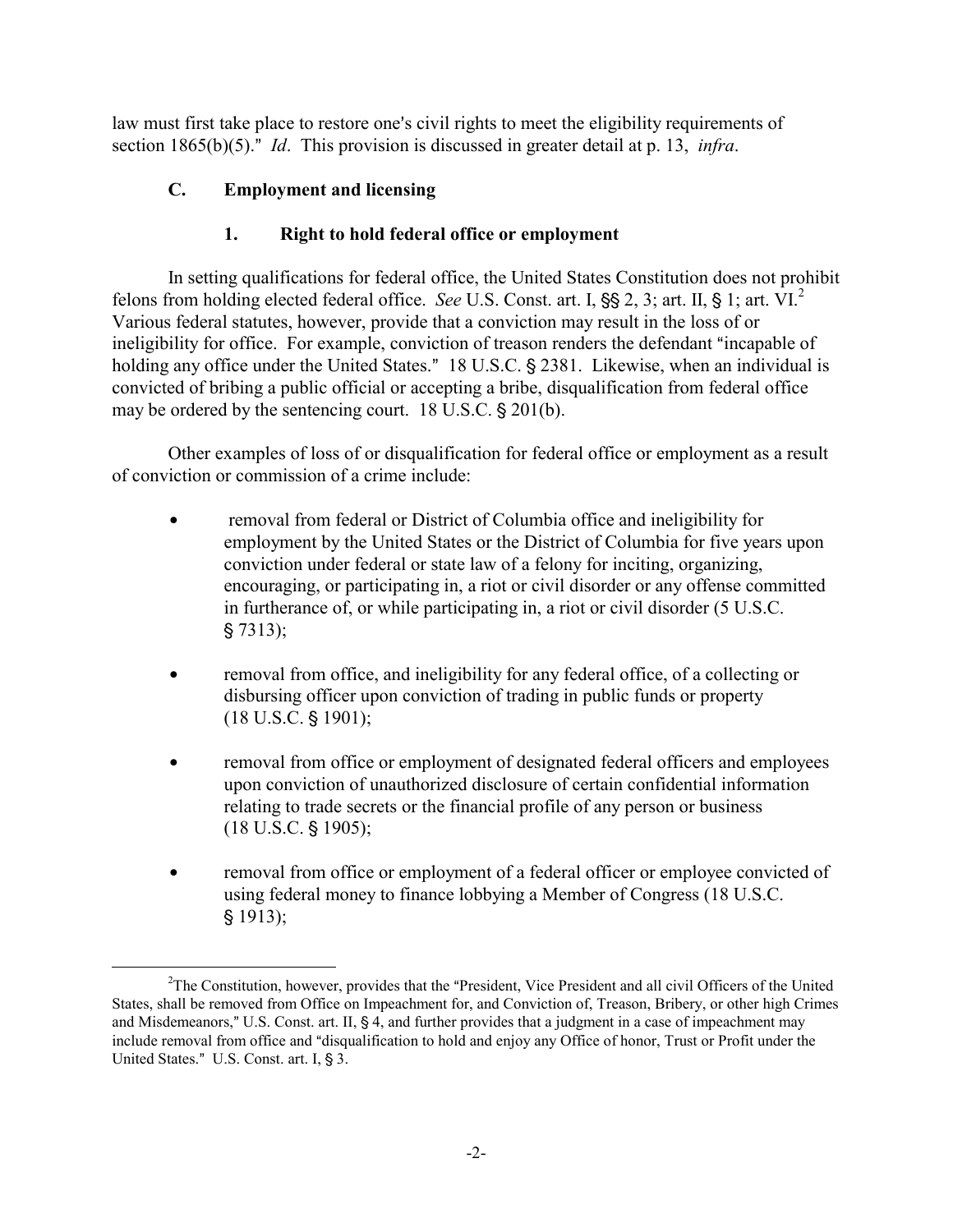- <span id="page-4-0"></span>• forfeiture of office, and disqualification from any federal office, of a records custodian convicted of unlawfully concealing, removing, falsifying, or mutilating public documents  $(18 \text{ U.S.C.} \$ 2071)$ ;
- ineligibility for federal employment for five years after conviction of an offense arising from advocating the overthrow by force or violence of the federal government or the government of a state or territory or conspiring to do so, or interfering with the morale or discipline of the United States armed forces (18 U.S.C. '' 2385, 2387);
- removal from the Board of Directors of the United States Institute of Peace upon conviction of a felony (22 U.S.C.  $\S$  4605(f)(1));
- ineligibility for appointment to or continued service on the National Indian Gaming Commission upon conviction of a felony or gaming offense (25 U.S.C.  $$2704(b)(5)(A));$
- dismissal from office or discharge from employment of an officer or employee of the United States upon conviction of unlawfully disclosing to any unauthorized person taxpayer return or return information (or disclosing the operations of a manufacturer or producer visited during the course of official duties) (26 U.S.C.  $\$  7213(a)(1), (b));
- dismissal from office or discharge from employment of a federal officer or employee convicted of unauthorized inspection of a tax return (26 U.S.C.  $$7213A);$
- dismissal from office or discharge from employment of any officer or employee of the United States acting in connection with any federal revenue law who is guilty of extortion, bribery, conspiracy to defraud the United States, making false entries, or another enumerated offense  $(26$  U.S.C.  $\S$  7214(a)).

Aside from such specific statutory disqualifications, a felony conviction does not disqualify a person from federal employment, but is a factor in determining suitability for it, according to the Office of Personnel Management.

# **2.** Armed forces – qualifications for service; payment of benefits

Unless an exception is made (*see* p. 13, *infra*), an individual convicted of a felony is ineligible to enlist in any service of the armed forces. 10 U.S.C. § 504. *See also* 50 U.S.C. App. ' 456(m). Any person guilty of mutiny, treason, sabotage, or rendering assistance to an enemy of the United States or of its allies forfeits all accrued and future "gratuitous" veterans benefits.<sup>[3](#page-4-0)</sup>

1

<sup>&</sup>lt;sup>3</sup>According to the Veterans' Administration, *all* veterans benefits are considered gratuitous; therefore, the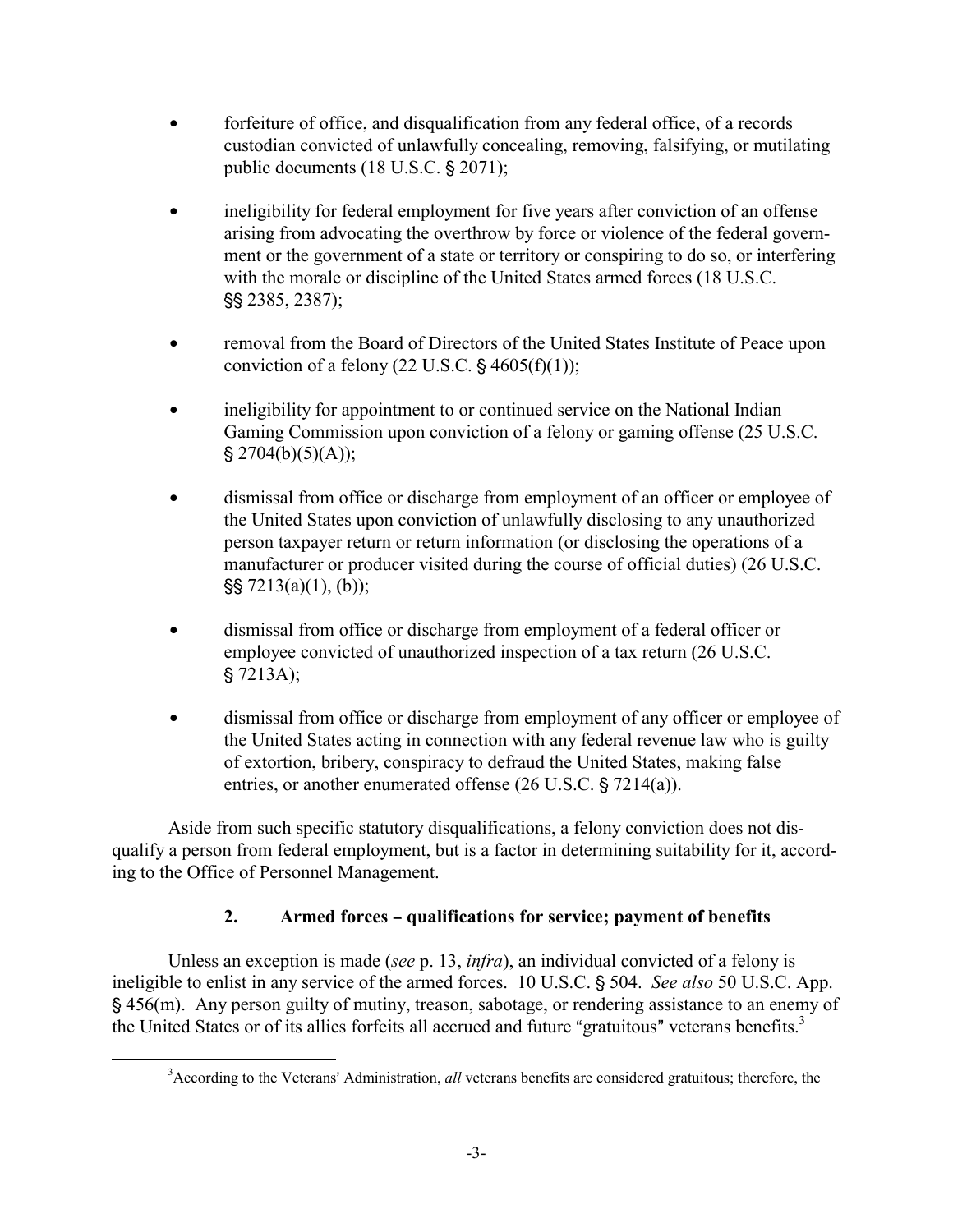38 U.S.C.  $\S 6104(a)$ . Anyone convicted of certain offenses related to espionage, treason, or subversive activities forfeits "gratuitous" veterans benefits (payable to himself or to his dependents or survivors) based on any of his military service. 38 U.S.C.  $\S$ § 6105(a), (b).<sup>[4](#page-5-0)</sup> After the first 60 days, military pensions may not be paid to an individual who is incarcerated in a federal, state, or local penal institution as a result of conviction of a felony or misdemeanor. 38 U.S.C.  $\S$  1505(a). However, the pension lost as a result of such imprisonment may be paid to the spouse or children of the imprisoned veteran.  $38 \text{ U.S.C.}$  \$1505(b). Any person guilty of mutiny, treason, spying, or desertion forfeits all rights to National Service Life Insurance and Servicemembers' Group Life Insurance. 38 U.S.C. §§ 1911, 1973. National Service Life Insurance, Servicemembers' Group Life Insurance, and United States Government life insurance are not payable for death inflicted as lawful punishment for a crime or for a military or naval offense, except when inflicted by an enemy of the United States. 38 U.S.C.  $\S$ § 1911, 1954, 1973.

### **3. Other federally imposed occupational restrictions and disabilities**

#### **(a) General**

 $\overline{a}$ 

Under 18 U.S.C.  $\frac{55}{5}$  3563(b)(5), 3583(d), and the United States Sentencing Guidelines, the sentencing court may impose certain occupational restrictions<sup>5</sup> as a condition of probation or supervised release. Restrictions are authorized when a "reasonably direct relationship" exists between the defendant's occupation and the offense conduct,  $18$  U.S.C.  $\S$  3563(b)(5), U.S.S.G.  $\S$  $5F1.5(a)(1)$ ; and the conditions are "reasonably necessary to protect the public because there is reason to believe that, absent such restriction, the defendant will continue to engage in unlawful conduct similar to that for which the defendant was convicted." U.S.S.G.  $\S$  5F1.5(a)(2). If such an occupational restriction is imposed, it must be imposed "for the minimum time and to the minimum extent necessary to protect the public." U.S.S.G.  $\S$  5F1.5(b).

In addition, specific federal statutes provide that particular convictions may result in the loss of or ineligibility for a federal license.<sup>[6](#page-5-2)</sup> See, e.g.: grain inspector's license (7 U.S.C. § 85);

benefits forfeited under  $\frac{86}{9}6104(a)$  and  $6105(a)$  include pension, disability, hospitalization, loan guarantees, and burial in a national cemetery.

<span id="page-5-1"></span><span id="page-5-0"></span><sup>4</sup> Certain veterans benefits are also forfeited if false claims for them are submitted. 38 U.S.C.  $\S$  6103.

<sup>5</sup>Specifically, the court may require the defendant to refrain from engaging in the occupation, or to engage in it only to a stated degree or under stated circumstances.

<span id="page-5-2"></span><sup>6</sup>The offenses for which conviction may result in revocation of or ineligibility for a license are generally spelled out in the statute imposing the disability, along with any time limit for the disability. *See*, *e.g*., under 50 U.S.C. App.  $\S 2410(h)(1)$ , a license may be revoked, or a 10-year period of non-use of or ineligibility for a license may be imposed, upon conviction of specified offenses, such as espionage and violations of various statutes, including the Export Administration Act, the International Emergency Economic Powers Act, the Internal Security Act of 1950, and the Arms Export Control Act. In addition, sanctions may be authorized even if the individual is not convicted but is found to have been indicted for or to have committed a disqualifying violation. *See*, *e.g*., 50 U.S.C. App. § 2410b(a) (certain knowing violations of the Arms Export Control Act may lead to a two-year denial of certain export licenses).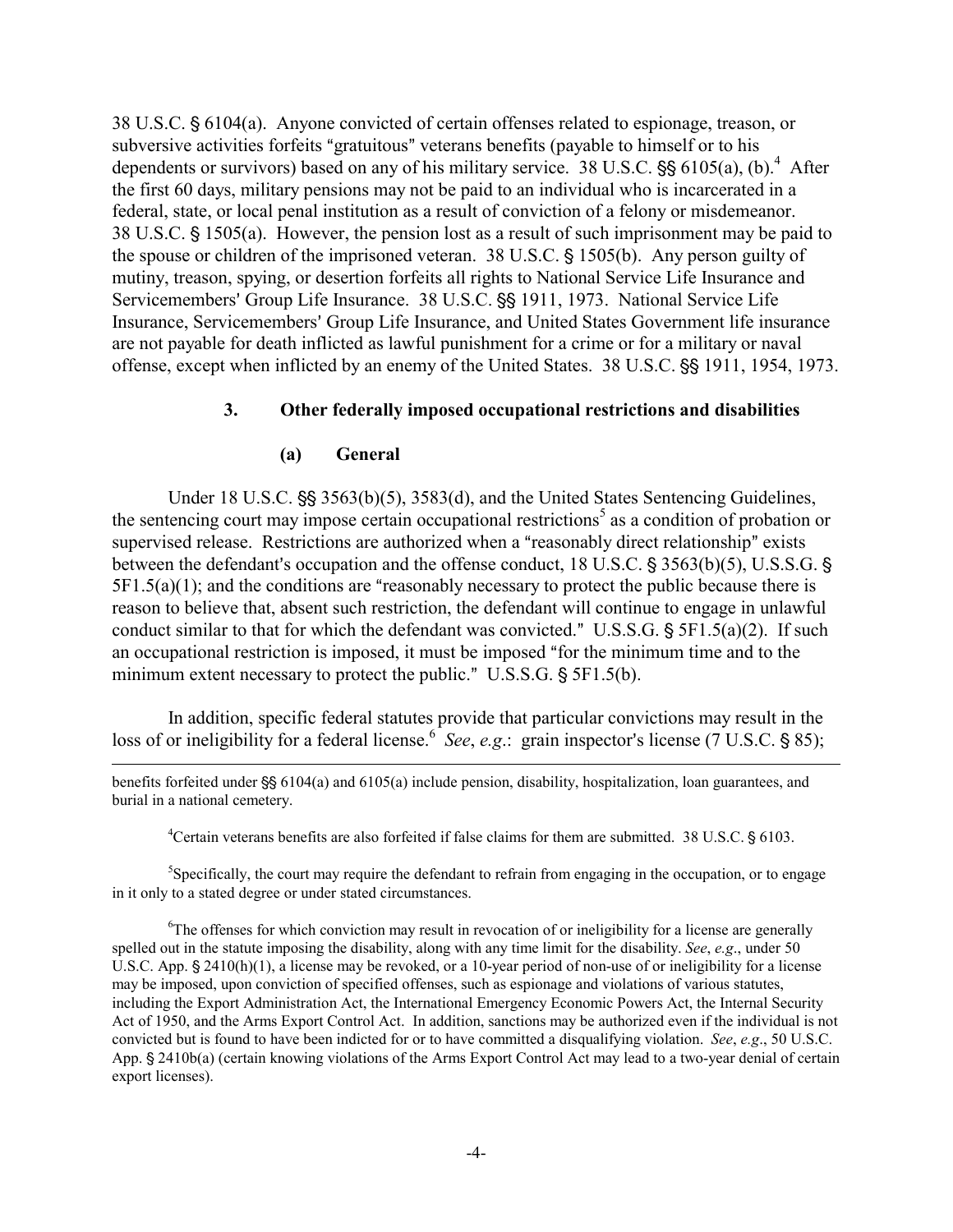license to import, manufacture, or deal in explosives or permit to use explosives (18 U.S.C.  $\S$  843(d)); customs broker's license (19 U.S.C.  $\S$  1641(d)(1)(B)); license to export defense articles and services (22 U.S.C.  $\S$  2778(g)(4)); merchant mariner's document, license, or certificate of registry  $(46 \text{ U.S.C.} \S 7503)$ ; license or certification of locomotive engineer  $(49 \text{ U.S.C.} \$   $20135(b)(4)$ ;  $49 \text{ C.F.R.} \$   $\$   $240.111$ ,  $240.115$ ); commercial motor vehicle operator's license (49 U.S.C. § 31310); 49 U.S.C.  $\frac{1}{5}$  44709(b)(2), 44710(b), and 14 C.F.R. § 61.15 (certificate, rating, or authorization of a pilot, flight instructor, or ground instructor) (*see also*   $Zukas v. Hinson, 124 F.3d 1407 (11<sup>th</sup> Cir. 1997)$  (revocation of commercial pilot's certificate as result of federal drug conviction)); export license (50 U.S.C. App.  $\S$  2410(h)(1).

A federal license may be lost upon conviction of a drug offense. 21 U.S.C.  $\frac{8}{6}$  862(d)(1); U.S.S.G. '5F1.6, discussed in section I.D, *infra*. A professional license may be forfeited if used to facilitate a federal drug offense. 21 U.S.C. § 853; *United States v. Dicter*, 198 F.3d 1284 (11<sup>th</sup> Cir. 1999), *cert. denied*, 531 U.S. 828 (2000) (state medical license).

Depending on the statutory provision, a felony conviction may be an absolute bar to licensure. But even if not an absolute bar, a conviction may nonetheless be a relevant consideration when an agency reviews an application for a license. Agencies closely examine convictions related to the license being sought, and other convictions, as a sign of the prospective licensee's character. *See, e.g.*, 21 U.S.C. § 823 (Attorney General directed to consider convictions relating to the manufacture, distribution, or dispensing of controlled substances or to distribute certain listed chemicals in deciding whether to register an applicant to manufacture, distribute, or conduct research on controlled substances);  $47$  C.F.R. § 73.4280, 55 Fed. Reg. 23,082 (June 6, 1990, setting forth F.C.C. 90-195, the F.C.C.'s policy statement expanding the scope of inquiry to consider all felony convictions in evaluating a broadcast licensee's character); 49 U.S.C.  $\S$  44709(b)(1)(A) (revocation of airman's certificate if "safety in air commerce or air transportation and the public interest require that action") and  $14$  C.F.R.  $\frac{55}{56}$  61.15(c), (d) (revocation of certificate, rating, or authorization of pilot, flight instructor, or ground instructor permitted if holder convicted of a specified offense).

#### **(b) Banking, commodities, and securities**

A person who has been convicted of any criminal offense involving dishonesty or a breach of trust or money laundering may not: become, or continue as, an institution-affiliated party<sup>7</sup> with respect to a federally insured depository institution; own or control, directly or indirectly, an insured depository institution; or otherwise participate, directly or indirectly, in the conduct of the affairs of such an institution. 12 U.S.C.  $\S$ § 1818(e), (g)(1)(C), 1829(a). Nor may the institution permit a disqualified person to engage in such conduct or to continue such a relationship. 12 U.S.C.  $\S$  1818(e), (g); 1829(a)(1)(B). The prohibition may be waived upon the

<span id="page-6-0"></span> <sup>7</sup>  $T$ This term includes any director, officer, employee, agent, and controlling stockholder, as well as specified other persons who participate in conducting the affairs of the institution or who participated in the violations.  $12$  U.S.C.  $\S$   $1813(u)$ .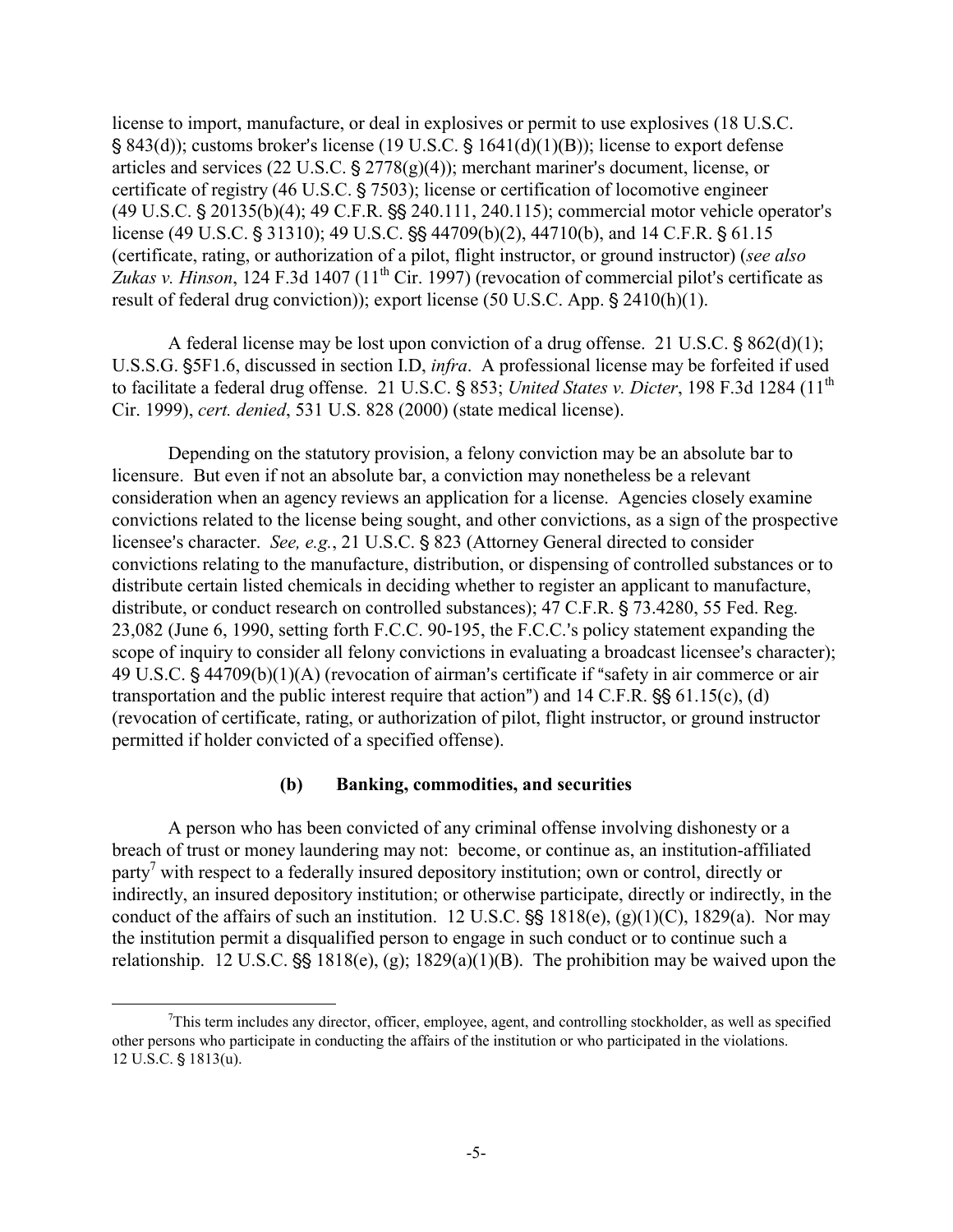<span id="page-7-1"></span>written consent of the Federal Deposit Insurance Corporation, but consent may not be given until 10 years after the date the conviction becomes final in the case of certain offenses, generally relating to the banking and financial industry. 12 U.S.C. § 1829. An exception to the prohibition may be made by the sentencing court upon motion of the FDIC "if the exception is in the interest of justice." 12 U.S.C. § 1829.<sup>8</sup> In addition, an indictment for a money-laundering offense or a felony offense for which removal or prohibition may be ordered upon conviction may also result in suspension.  $12 \text{ U.S.C. }$ §  $1818(g)(1)(A)$ .

The Commodity Futures Trading Commission may refuse to register, or may register conditionally, a futures commission merchant, introducing broker, commodity trading advisor, commodity pool operator, floor broker, or floor trader (or an associated person of an introducing broker, a commodity trading advisor, or a commodity pool operator) or may suspend him or her, place restrictions on a registration, or revoke a registration if, within 10 years of applying for registration or thereafter, he (or an associated person) has been convicted a felony relating to commodities futures trading or of an enumerated offense, including such crimes as embezzlement, mail fraud, false statements, theft, bribery, gambling, and federal tax offenses.  $7 \text{ U.S.C.}$   $\frac{1}{2}$  12a(2)(D). In addition, the Commission may refuse to register, or may register conditionally, a person who has been convicted of: a felony other than an enumerated offense, 7 U.S.C.  $\frac{5}{3}$  12a(3)(D); an enumerated offense more than 10 years ago, 7 U.S.C.  $\frac{5}{3}$  12a(3)(D); certain misdemeanors relating to commodities trading or misdemeanors involving an enumerated offense,  $7 \text{ U.S.C. } $12a(3)(E)$ ; or a state, military, or foreign conviction for conduct that would be a felony under federal law,  $7 U.S.C. \$ §  $12a(3)(H)$ .

The Securities and Exchange Commission, after finding that such action is in the public interest, may censure, place limitations on the activities, functions, or operations of, suspend for up to one year, or revoke the registration of any investment adviser (or any person associated, or seeking to become associated, with an investment advisor) if he or she (or an associated person), within the 10 years before an application for registration is filed or thereafter, has been convicted of any felony or of certain enumerated offenses (whether felonies or misdemeanors), including such offenses as securities violations, theft, forgery, counterfeiting, embezzlement, perjury, bribery, and mail fraud. 15 U.S.C.  $\S$  80b-3(e)(2), (e)(3), (f). The Commission may take similar action against any broker or dealer (or any person associated, or seeking to become associated, with a broker or dealer) if he or she (or an associated person), within the 10 years before filing an application for registration or thereafter, is convicted of an enumerated felony or misdemeanor. 15 U.S.C.  $\S$  78o(b)(4)(B), (b)(6)(A).<sup>9</sup>

<span id="page-7-0"></span> $\frac{1}{8}$  ${}^{8}$ The appropriate federal banking agency has the discretion to impose the sanctions of removal or prohibition of further participation upon final conviction for the commission of a crime involving dishonesty or breach of trust that is punishable by imprisonment for a term exceeding one year, if it is determined that "continued service or participation by such party may pose a threat to the interests of the depository institution's depositors or may threaten to impair public confidence in the depository institution." 12 U.S.C.  $\S$  1818(g)(1)(C)(i). Such a sanction is mandatory in the case of final conviction of certain money-laundering offenses. 12 U.S.C.  $$1818(g)(1)(C)(ii).$ 

<sup>&</sup>lt;sup>9</sup> Except as otherwise provided by the Securities and Exchange Commission, an issuer of securities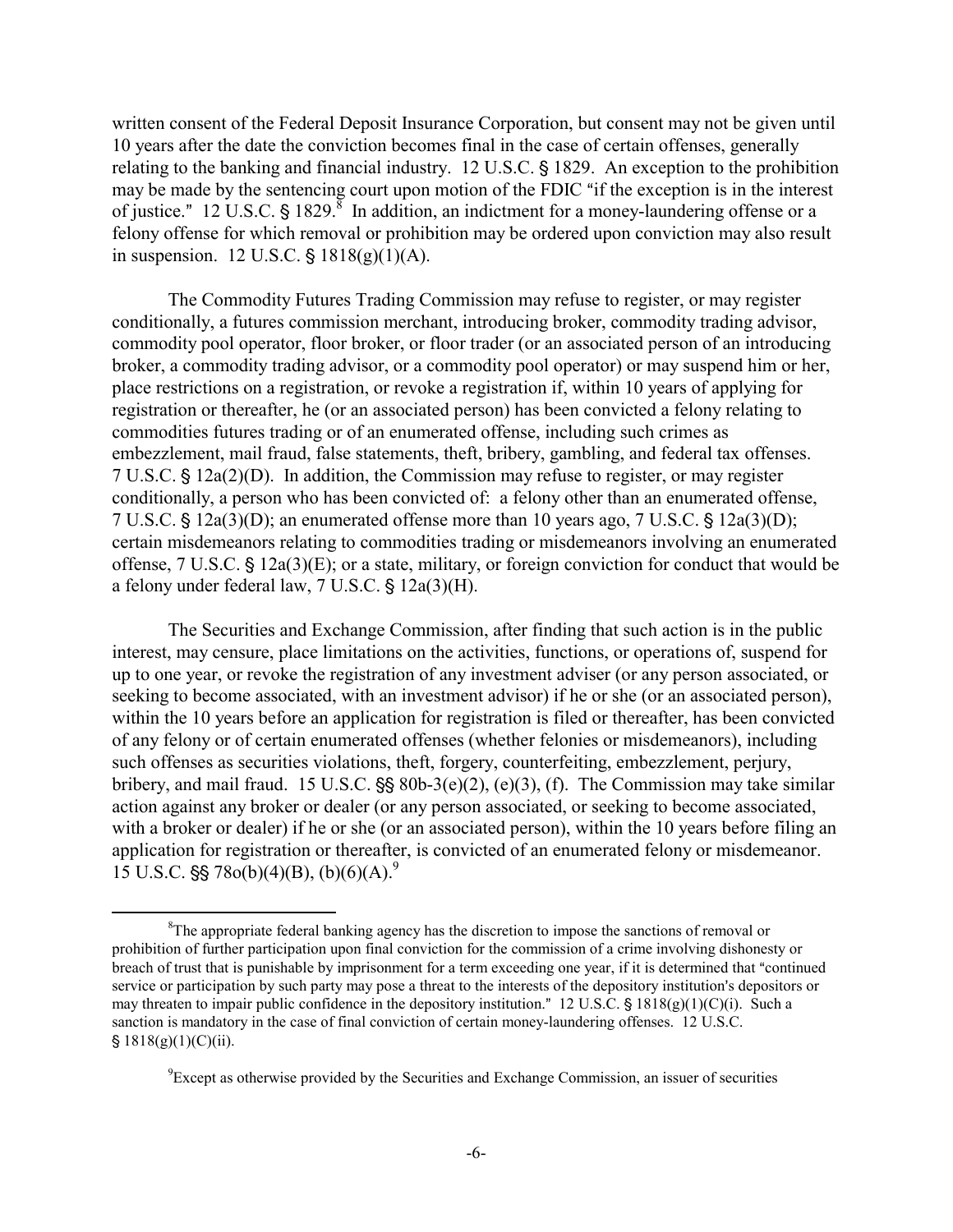#### **(c) Labor organizations**

Conviction of certain offenses (including such offenses as robbery, bribery, extortion, embezzlement, grand larceny, burglary, arson, drug violations, murder, assault with intent to kill, rape, and certain offenses relating to a labor organization or employee benefit plan) disqualifies an individual from serving in any of a wide range of capacities relating to a labor organization or an employee benefits plan, including consultant, adviser, officer, director, trustee, business agent, manager, or member of the labor organization's governing board. 29 U.S.C.  $\frac{155}{1111}$ . The disability lasts for 13 years after conviction or until "the end of such imprisonment," whichever is later, unless the sentencing court sets a shorter period of no less than three years. 29 U.S.C. \$\$ 504, 1111. The disability may be removed sooner if the individual's "citizenship rights, having been revoked as a result of such conviction, have been fully restored." *Id.* For a federal offense committed on or after November 1, 1987, the disability may also be removed by the sentencing court, or, for state or local offenses, by the United States district court where the offense was committed, in accordance with the policy statements of the United States Sentencing Commission, if the court determines that the person's service in a prohibited capacity would not be contrary to the purposes of the law under which the disqualification is imposed. 29 U.S.C. SS 504, 1111. The disability for offenses committed before November 1, 1987, may be removed by the United States Parole Commission. *See* U.S.S.G. § 5J1.1 (policy statement implementing '' 504, 1111). *See Viverito v. Levi*, 395 F. Supp. 47 (N.D. Ill. 1975).

#### **(d) Participation in federal contracts or programs**

With certain exceptions, individuals convicted of fraud or any felony arising out of a contract with the Department of Defense are prohibited, for a period of time set by the Secretary of Defense of not less than five years, from working in a management or supervisory capacity for a defense contractor or first-tier subcontractor, or from serving on the board of directors or acting as a consultant for any company that is a defense contractor or subcontractor awarded a contract directly by the contractor, or being involved in any way proscribed by the Secretary of Defense with a defense contract or a first-tier subcontract. 10 U.S.C. § 2408(a); 48 C.F.R. § 252.203-7001. The five-year period may be waived by the Secretary of Defense "in the interests of national security."  $10$  U.S.C.  $\S$  2408(a)(3).

convicted of such an offense is ineligible for three years for the benefit under the securities laws of provisions establishing safe harbor (immunity from civil liability in private actions under the securities laws) for forwardlooking statements. 15 U.S.C.  $\S$  77z-2(b)(1)(i), 78u-5(b)(1)(i).

<u>.</u>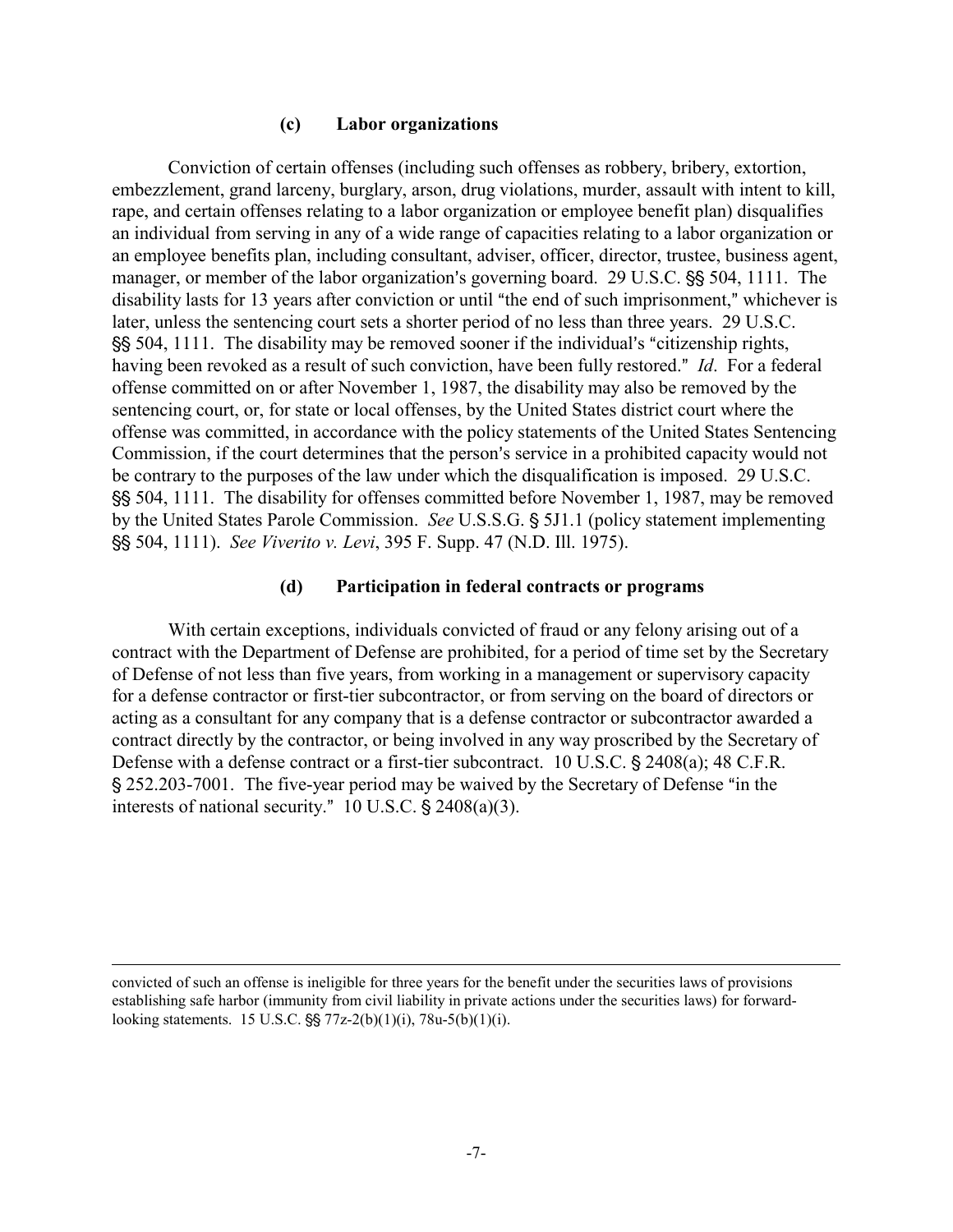Mandatory and permissive exclusions from participation in any federal health care program or designated state health care program based on conviction of certain types of crimes are set forth in 42 U.S.C.  $\frac{1320a-7^{10}}{2}$  Mandatory and permissive periods of debarment from participation in aspects of the drug industry based on conviction of certain types of crimes are set forth in 21 U.S.C.  $\hat{S}$  335a.<sup>11</sup> The periods of debarment may be up to five years for an individual (10 years for an entity) depending on the offense, and in some circumstances may be permanent.  $21 \text{ U.S.C. }$ §  $335a(c)(2)$ .

<span id="page-9-1"></span> $<sup>11</sup>$ Mandatory debarment of an individual from providing services in any capacity to a person who has an</sup> approved or pending "drug product" application is required when the individual is convicted of a federal felony for conduct relating to the development or approval of any "drug product" or otherwise relating to the regulation of any "drug product." 21 U.S.C. § 335a(a)(2). "Drug product" is defined in 21 U.S.C. § 321(dd) to be a drug subject to regulation under 21 U.S.C.  $\frac{65}{95}$  355 ("new drug"), 360b (new animal drug), or 382 (export of certain unapproved products), or 42 U.S.C. § 262 (biological products). Debarment may also be imposed for a conviction of a misdemeanor under federal law or a felony under state law for conduct relating to the development or approval of a "drug product" or otherwise relating to the regulation of "drug products," or a conspiracy to commit or aiding and abetting an offense that requires mandatory debarment for an individual, if, in either case, the conduct that formed the basis for the conviction "undermines the process for the regulation of drugs."  $21$  U.S.C.  $\frac{2}{3}$  335a(b)(2)(B)(i). Debarment may also be ordered for any individual convicted of a felony involving bribery, payment of illegal gratuities, fraud, perjury, false statement, racketeering, blackmail, extortion, falsification or destruction of records, or interference with or obstruction of an investigation into, or prosecution of, any criminal offense, or for conspiracy to commit or aiding and abetting such a felony, if the individual "has demonstrated a pattern of conduct sufficient to find that there is reason to believe that [he] may violate requirements" under the Food, Drug and Cosmetic Act relating to "drug products."  $21 \text{ U.S.C.} \text{ } \text{\$} 335a(b)(2)(B)(ii)$ . Mandatory debarment is also provided for entities convicted after May 13, 1992, of a federal felony for conduct relating to the development or approval of any abbreviated drug application, 21 U.S.C.  $\S$  335a(a)(1), and permissive debarment is authorized for federal felony convictions before that date, state felonies, or federal misdemeanor convictions after that date for conduct that relates to the development or approval of any abbreviated drug application if the "type of conduct which served as the basis for such conviction undermines the process for the regulation of drugs." 21 U.S.C.  $\frac{\text{S}}{3}$  35a(b)(2)(A). Suspension of the distribution of drugs may also be ordered during the pendency of a criminal investigation under specified circumstances.  $21$  U.S.C.  $\S$  335a(g).

<span id="page-9-0"></span> $10$ The Secretary of Health and Human Services must exclude persons or entities convicted of an offense relating to the delivery of an item or service under the Medicare program or any state health care program or of an offense relating to the neglect or abuse of patients in connection with the delivery of a health care item or service. 42 U.S.C.  $\S$  1320a-7(a)(1), (a)(2). In addition, for offenses occurring after August 21, 1996, the Secretary must exclude persons or entities convicted of a felony offense relating to manufacturing, distributing, prescribing, or dispensing drugs,  $42 \text{ U.S.C. } \$ 1320a-7(a)(4)$ , or of a felony offense in connection with the delivery of a health care item or service or with respect to any act or omission in a health care program (other than an offense already covered by mandatory exclusion) that consists of fraud, theft, embezzlement, breach of fiduciary responsibility, or other financial misconduct.  $42$  U.S.C. § 1320a-7(a)(3). The Secretary may exclude persons convicted for an offense occurring after August 22, 1996, that is: (a) a misdemeanor "relating to fraud, theft, embezzlement, breach of fiduciary responsibility, or other financial misconduct" in connection with the delivery of a health care item or service or with respect to any act or omission in a health care program (other than an offense that results in mandatory exclusion); (b) a criminal offense relating to fraud, theft, embezzlement, breach of fiduciary responsibility, or other financial misconduct for an act or omission in a program financed by the federal or state government other than a health care program; or (c) "in connection with the interference with or obstruction of any investigation" into any offense requiring mandatory exclusion or described in (a) or (b), above.  $42 \text{ U.S.C.}$   $\frac{656}{1320}$ a-7(b)(1), (2). The Secretary may also exclude persons convicted of a misdemeanor offense relating to manufacturing, distributing, prescribing, or dispensing drugs.  $42 \text{ U.S.C.}$  \$ 1320a-7(b)(3).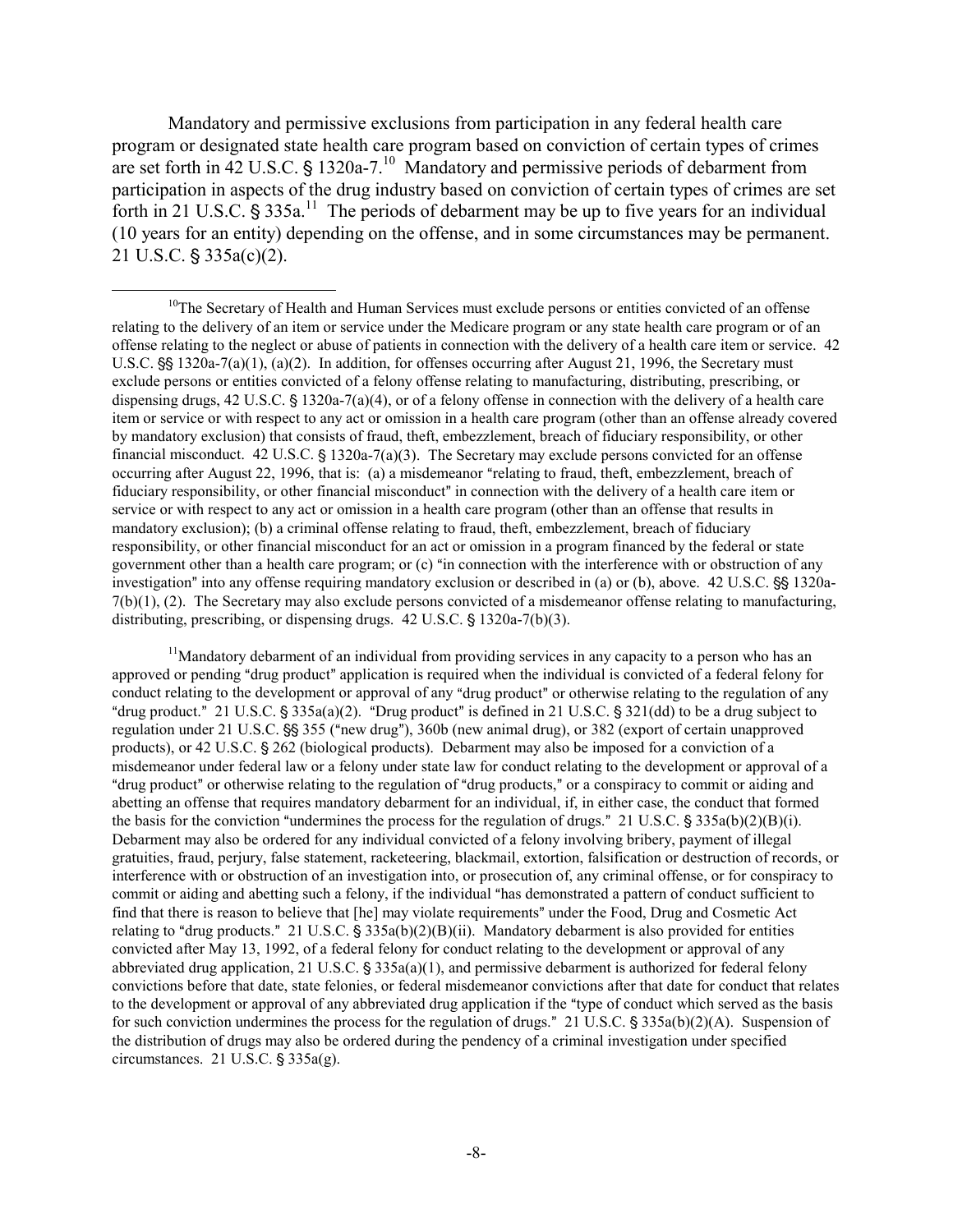Conviction may result in debarment from participation in a federal contract or program. For example, a conviction for fraud, an antitrust violation, embezzlement, theft, forgery, bribery, falsification or destruction of records, making false statements or claims, receiving stolen property, obstructing justice, "a criminal offense in connection with obtaining, attempting to obtain, or performing a public or private agreement or transaction," or "any other offense indicating a lack of business integrity or business honesty that seriously and directly affects the present responsibility of a person" may result in debarment from participation in contracts with the Department of Housing and Urban Development. *See* 24 C.F.R. § 24.305. Conviction of a crime may also form the basis for an order debarring an individual from obtaining other federal contracts. *See* 48 C.F.R. Part 9, Subpart 9.4.

Conviction of a designated crime, such as fraud, embezzlement, theft, forgery, bribery, falsification or destruction of records, making false statements, receiving stolen property, making false claims, obstruction of justice, and other business-related crimes, is cause for debarment or suspension from participating in procurement and non-procurement programs. Executive Order No. 12,549, 16,689; 5 C.F.R. §§ 970.110(c), 970.305, 970.405; 48 C.F.R. § 9.406-2. Under Executive Order No. 12,549, "Debarment and Suspension," 51 Fed. Reg. 6370 (1986), all federal agencies must participate in a system of debarment and suspension for non-procurement programs and "[d]ebarment or suspension of a participant in a program by one agency shall have government-wide effect." Under Executive Order No. 12,689, "Debarment and Suspension," 54 Fed. Reg. 34,131 (1989), debarment, suspension, or exclusion of a participant in a procurement or non-procurement program has government wide effect. The period of debarment is generally not to exceed three years. 5 C.F.R. § 970.320. The Office of Personnel Management has issued guidelines to implement the executive orders' provisions concerning non-procurement programs, 5 C.F.R. Part 970, and regulations pertaining to procurement programs are set forth in 48 C.F.R. Subpart 9.4.

#### **D. Federal benefits**

Certain federal benefits may be revoked or limited upon conviction of a crime. Under 21 U.S.C. § 862 and U.S.S.G. § 5F1.6,<sup>12</sup> drug offenders convicted after September 1, 1989, may be made ineligible for grants, licenses, contracts, and other federal benefits, excluding retirement, welfare, Social Security, health, disability, public housing, benefits based on military service, and benefits for which payments or services are required for eligibility. The exclusion of certain

<span id="page-10-0"></span><sup>&</sup>lt;sup>12</sup>For individuals residing in federally funded public housing, "criminal activity that threatens the health, safety, or right to peaceful enjoyment of the premises by other tenant[s], any criminal activity that threatens the health, safety, or right to peaceful enjoyment of their residences by persons residing in the immediate vicinity of the premises, or any drug-related criminal activity on or near such premises," is cause for eviction, whether engaged in by the tenant, any member of the tenant's household, or any guest or other person under the tenant's control. 42 U.S.C. § 1437f(d)(1)(B)(iii). *See also* 42 U.S.C. § 13661-13662. Anyone fleeing to avoid prosecution or to avoid custody or confinement after conviction for a felony (or high misdemeanor in New Jersey) may be evicted. 42 U.S.C.  $\frac{1}{2}$  1437f(d)(1)(B)(v)(I). Expedited procedures may apply in cases of eviction for criminal or drug-related activity.  $42 \text{ U.S.C. } \S 1437d(k)$ . A person may also be evicted for violating a condition of probation or parole. 42 U.S.C.  $$ 1437f(d)(1)(B)(v)(II).$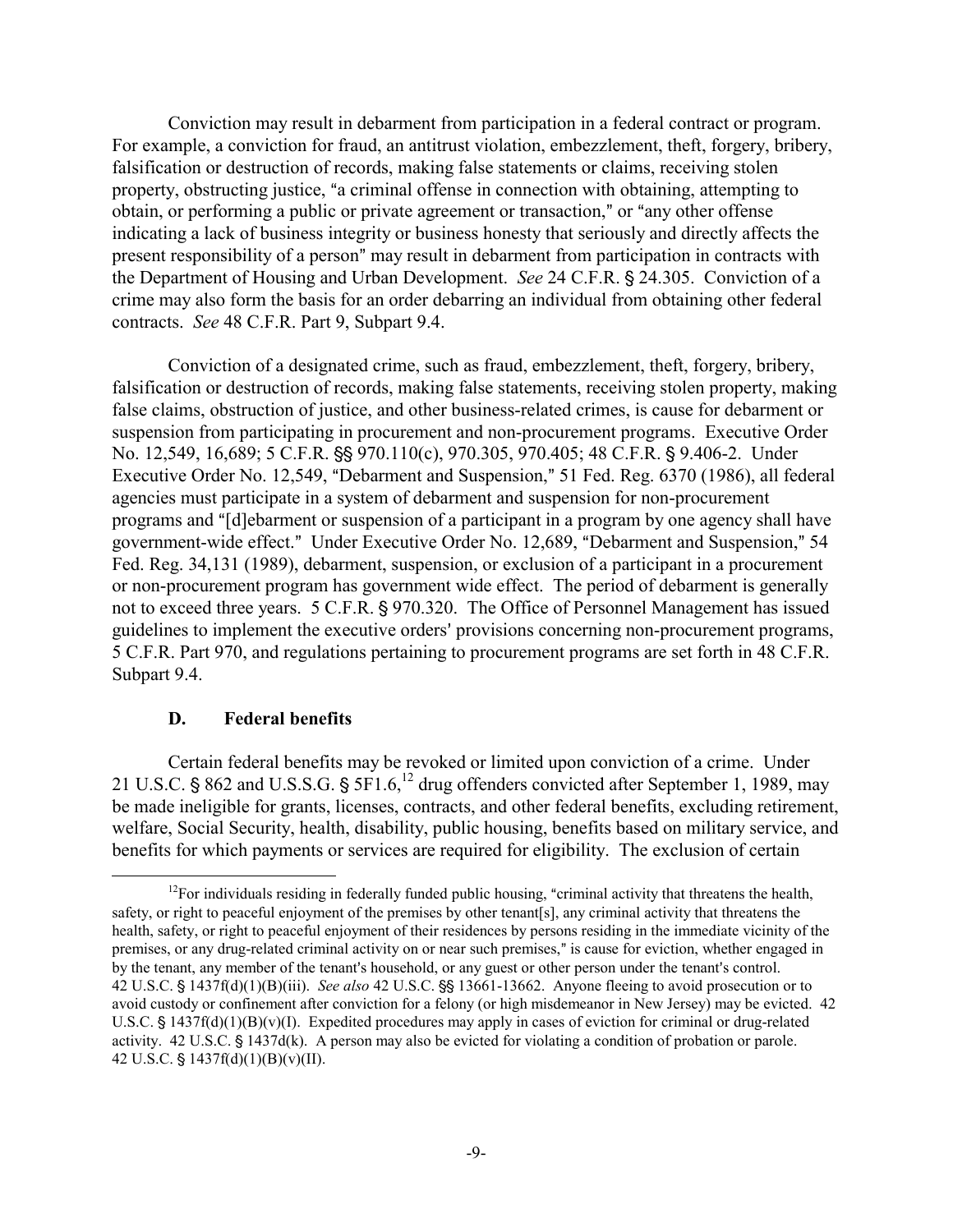benefits from restriction under these provisions, however, has been qualified by the more recent specific disqualifications of drug offenders discussed below. The maximum period of authorized denial of benefits is shorter for drug-possession offenses than for drug-trafficking offenses, *compare* 21 U.S.C. § 862(a) *with* § 862(b), but denial of benefits is mandatory and permanent upon a third conviction for a drug-trafficking offense. 21 U.S.C.  $\S 862(a)(1)(C)$ . The disability may be waived or suspended for participation in treatment programs, or for drug addicts who are rehabilitated or who enter into long-term treatment or who are prevented from entering into treatment because of its unavailability. 21 U.S.C.  $\S 862(c)$ . The disability does not apply to persons who cooperate with the government in connection with the prosecution of other offenders or who are in a government witness protection program. 21 U.S.C.  $\S 862(e)$ .

Anyone convicted of a federal or state felony for conduct occurring on or after August 22, 1996, that involved the possession, use, or distribution of drugs is not eligible to receive food stamps or temporary assistance to needy families, and the amount payable to any family or household of which such a person is a member is reduced proportionately. 21 U.S.C.  $\$ §§ 862a(a), (b), (d)(2). States may, however, elect not to impose such a disability or may limit the period of the disability. 21 U.S.C.  $\S$  862a(d). Any person convicted of a federal or state offense involving the possession or sale of drugs is ineligible to receive any grant, loan, or work assistance for students in attendance at institutions for higher education (including so-called "Pell grants") or benefits under the federal work-study program for the statutorily designated period (two years after conviction in the case of a first offense for the sale of drugs). 20 U.S.C.  $\frac{1091(r)}{r}$ . Persons convicted of illegally manufacturing or producing methamphetamine on the premises of federally assisted housing may be evicted and permanently barred from occupying such housing and from receiving federal low-income housing assistance.  $42 \text{ U.S.C.}$  §  $1437n(f)$ .

Any person who is subject to a lifetime registration requirement under a state sex offender registration program is ineligible for federally assisted housing. 42 U.S.C. § 13663. Upon conviction of certain offenses related to the national security, an individual, his survivor, and his beneficiary may not receive an annuity or retirement pay from the United States or District of Columbia government and may be subject to additional penalties regarding his collection of old-age, survivors, or disability insurance benefits, or health insurance for the aged and disabled. 5 U.S.C.  $\frac{6}{5}$  8312; 42 U.S.C.  $\frac{6}{5}$  402(u)(1). A person confined for more than 30 days in a jail or penal institution upon conviction of a criminal offense may not receive old-age, survivors, or disability insurance payments for any month in which he or she was incarcerated. 42 U.S.C.  $\frac{6}{9}$  402(x)(1)(A)(i). Persons convicted of fraud in applying for or receiving federal workers compensation benefits forfeit those benefits for any injury occurring on or before the conviction. 5 U.S.C.  $\S 8148(a)$ . Federal workers compensation benefits may not be paid to the offender (but may be paid to dependents) during a period of incarceration resulting from a felony conviction.  $5 \text{ U.S.C.}$   $\S$ §  $8148(b)(1)$ , (3).

A passport may not be issued to a person convicted of a felony federal or state drug offense if he used the passport or otherwise crossed an international boundary in committing the offense. 22 U.S.C.  $\frac{55}{5}$  2714(a)(1), (b)(1). An already issued passport may be revoked upon conviction of a disqualifying offense. 22 U.S.C.  $\S 2714(a)(2)$ . The disqualification lasts during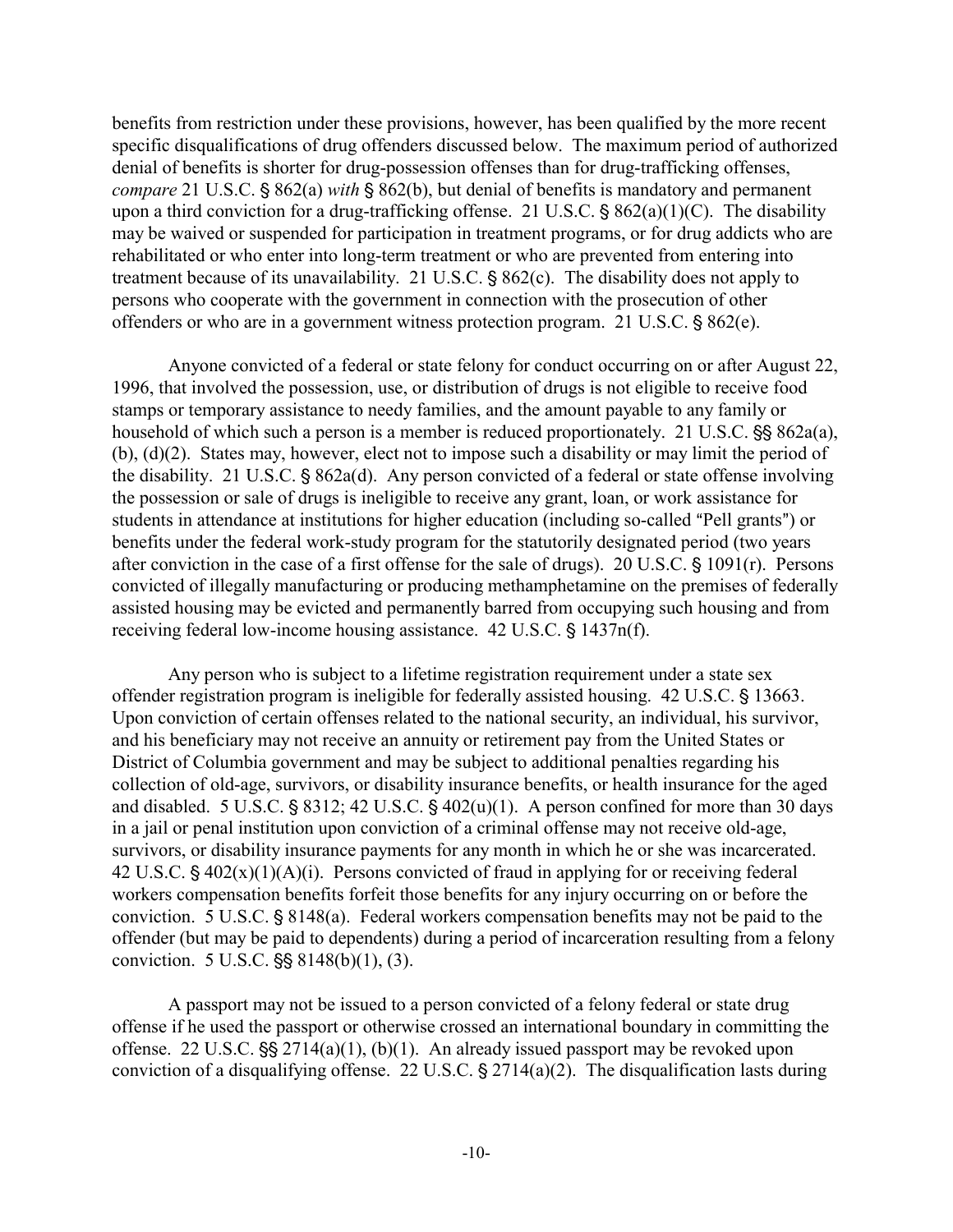any period the person is imprisoned as a result of the conviction and during any period of parole or other supervised release after having been imprisoned as a result of conviction for such an offense. 22 U.S.C.  $\S 2714(c)$ . "Imprisoned" includes confinement in a jail-type facility and halfway house or treatment facility. 22 U.S.C.  $\S 2714(e)(4)$ . The Secretary of State may also apply the disqualification to a person convicted of a misdemeanor drug offense under federal or state law (except a person's first conviction for a misdemeanor that involves only possession of a controlled substance) if the Secretary determines that the disqualification should apply to that person on account of that offense. 22 U.S.C.  $\S 2714(b)(2)$ . Exceptions may be granted in emergency circumstances or for humanitarian reasons. 22 U.S.C. § 2714(d).

### **E. Immigration**

An alien is ineligible for admission to the United States if he or she has been convicted of (or admits committing<sup>13</sup>) a crime involving moral turpitude (unless the alien was younger than 18 when the crime was committed, he committed only one crime, the penalty for which was less than one year's imprisonment and a sentence of six months or less was imposed, and the crime was committed (and the alien released from confinement) more than five years before applying for admission) or multiple offenses for which the aggregate sentences to confinement were five years or more.  $8 \text{ U.S.C.}$   $\frac{65}{1182(a)(2)(\text{A})}$ , (B). An alien may be removed from the United States if he was inadmissible at the time of entry,  $8 \text{ U.S.C.} \$   $1227(a)(1)(A)$ , or upon conviction of: a crime involving moral turpitude committed within five years after the date of entry (or 10 years in the case of an offender having certain lawful permanent resident status) and for which a sentence of one year or longer may be imposed; two or more crimes of moral turpitude not arising out of a single scheme; an "aggravated felony";<sup>14</sup> a drug offense (other than one involving possession for one's own use of 30 grams or less of marijuana); a specified firearms offense; a specified offense related to national security, such as treason or espionage; a specified immigration offense; or a domestic violence offense.  $8 \text{ U.S.C.}$   $\frac{1227(a)(2)}{2}$ . An individual is precluded from establishing "good moral character" and is therefore disqualified from naturalization and from certain forms of relief from removal if he or she, during the required

<span id="page-12-0"></span> $<sup>13</sup>$ Immigration consequences may flow from the commission of a number of criminal acts, whether or not</sup> they result in conviction. For example, an alien who is a known trafficker in drugs or persons is inadmissible and may be removed from the United States. 8 U.S.C.  $\S$  1182(a)(2)(C), (H). The discussion in this section on federal law, however, focuses on the statutory provisions relating to disabilities imposed by reason of conviction.

<span id="page-12-1"></span><sup>&</sup>lt;sup>14a</sup>Aggravated felony" is defined to include a long list of enumerated crimes, under federal or state law or foreign violations for which the prison sentence was completed within the past 15 years; the list includes such offenses as murder, rape, illicit trafficking in any controlled substance or in any firearm or destructive device, offenses relating to the laundering of monetary instruments, theft or burglary offenses for which the term of imprisonment was at least one year, fraud or deceit causing a loss of more than \$10,000, tax evasion causing a loss of more than \$10,000, certain offenses involving aliens, failure to appear to begin serving a sentence for an offense punishable by five or more years in prison, perjury or obstruction of justice for which the term of imprisonment is at least one year, and a crime of violence for which the term of imprisonment imposed is at least one year. 8 U.S.C. '1101(a)(43). In general, an alien convicted of an aggravated felony is ineligible for most forms of relief from removal.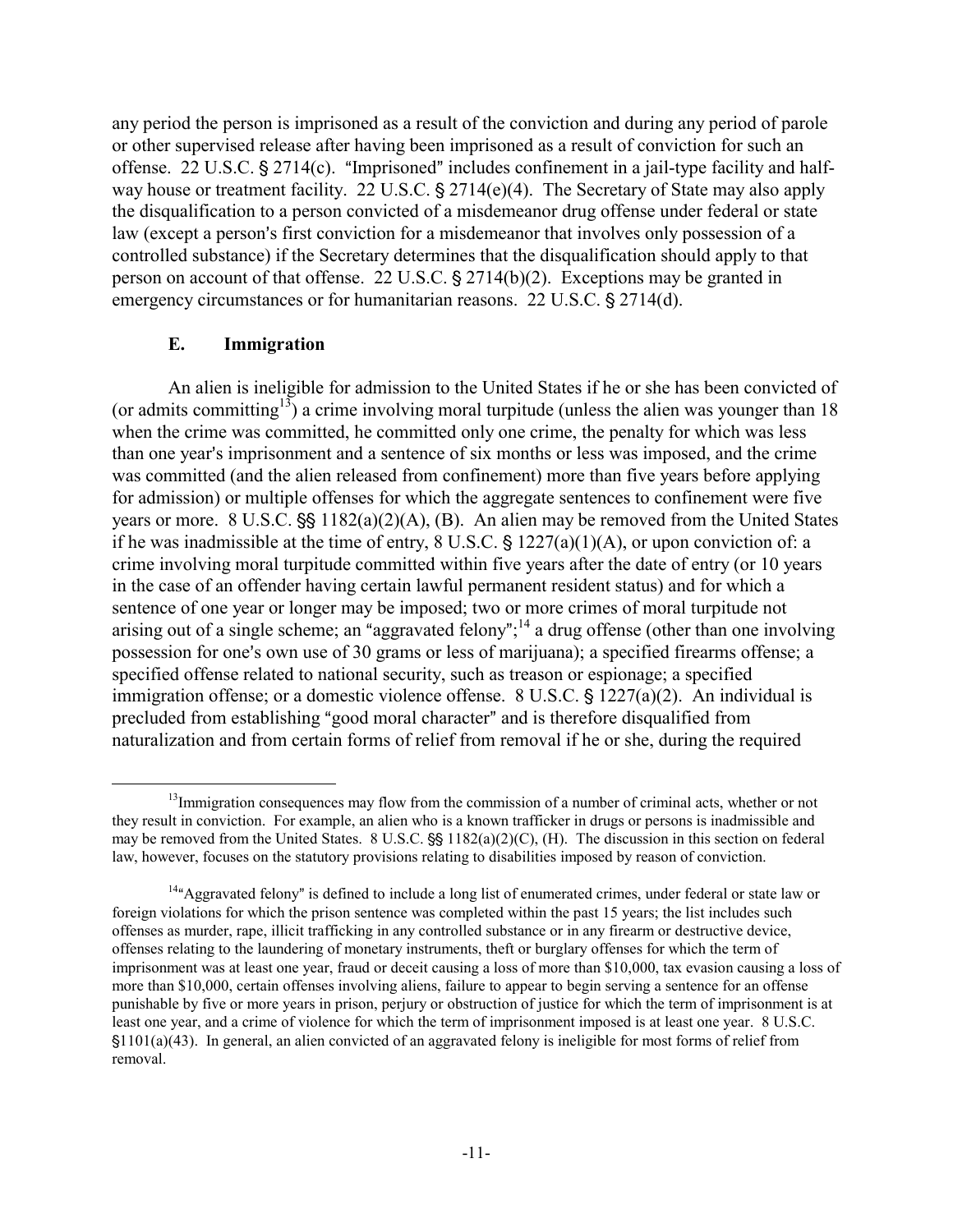period of good behavior, was confined for 180 days or more as a result of a conviction, has at any time been convicted of an aggravated felony, or has been convicted of any of the following offenses committed during the required period of good behavior: a crime involving moral turpitude (except crimes punishable by less than one year's imprisonment for which a sentence of six months or less was imposed); two or more offenses for which the aggregate sentence was five years or more; a drug offense (except simple possession of a small amount of marijuana); or two or more gambling offenses.  $8 \text{ U.S.C.}$   $\S$ §  $1101(f)(3)$ ,  $(5)$ ,  $(7)$ ,  $(8)$ ;  $1427(a)$ .

# **F. Registration and notification statutes**

The growing area of sex offender registration is addressed in several federal statutes, including the Jacob Wetterling Crimes Against Children and Sexually Violent Offender Registration Act (the "Wetterling Act,"  $42$  U.S.C.  $\frac{6}{9}$  14071, and 64 Fed. Reg. 572, 3590 (implementing guidelines)) and the Pam Lychner Sexual Offender Tracking and Identification Act of 1996, 42 U.S.C. § 14072. Every state has enacted legislation requiring convicted sex offenders to inform designated authorities of their places of residence following conviction (sometimes referred to as "Megan's laws").<sup>15</sup> These registration laws assist law enforcement by making available for law enforcement purposes information concerning the identity and location of convicted sex offenders. The minimum national standards for state registration programs are set forth in the Wetterling Act, which addresses such issues as the types of offenses for which registration should be required, the duration of the registration requirement, the need for periodic verification of address information and updating of registration information when a sex offender changes address, and the release of information about registrants as necessary to protect the public. Compliance with the standards of the Wetterling Act affects state eligibility for certain federal funding related to law enforcement assistance. *See* 42 U.S.C.  $\frac{14071(g)(2)}{10\text{-percent}}$ reduction of assistance grant funds imposed on noncompliant states).

The registration laws of each state provide for some form of disclosure to members of the public of information concerning registered sex offenders (or some subset of such offenders). Examples of common methods of notification include: making available registration lists for public inspection at law enforcement offices; maintaining sex offender websites accessible by the public; and affirmatively notifying neighbors of the presence of particularly dangerous sex offenders.

In addition to the standards set by the Wetterling Act for state registration programs, federal law directly imposes registration requirements on certain offenders. A sex offender registered in any state who moves to another state must notify the Federal Bureau of Investigation and the new state of residence. *See* 42 U.S.C.  $\S$  14072(g)(3), (i)(1). Federal authorities must notify state law enforcement and registration authorities when a federal prisoner

<span id="page-13-0"></span><sup>&</sup>lt;sup>15</sup>While the Wetterling Act focuses on sex offenders, some states have more general felon registration statutes or require registration not only for sexual offenses but also for other serious offenses or for other serious offenses that harm children. *See*, *e.g.*, Fla. Stat. § 775.13; N.D. Cent. Code § 12.1-32-15.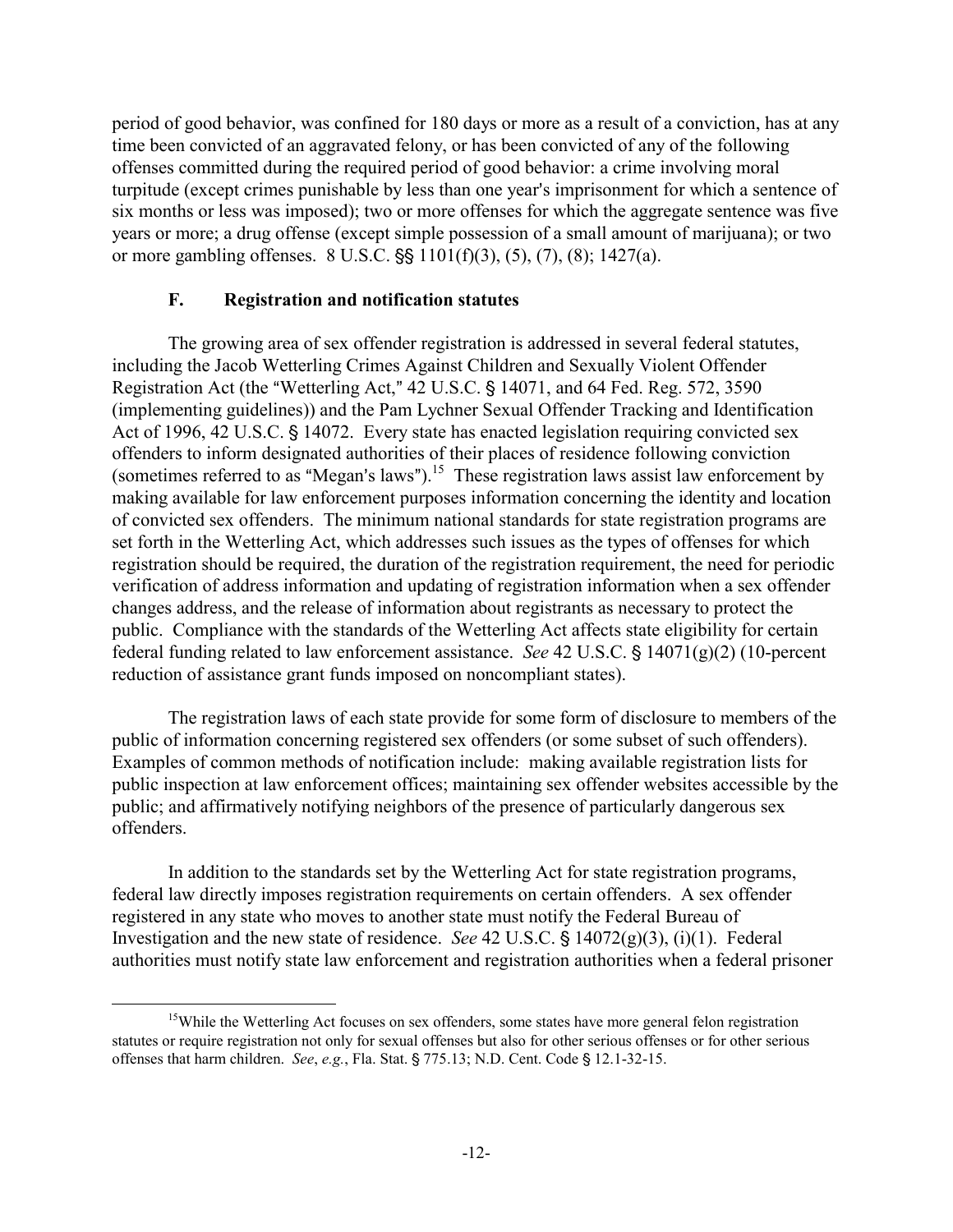who is a sex offender is released to their areas or when a federal sex offender is sentenced to probation. 18 U.S.C.  $\frac{6}{5}$  4042(c). Federal sex offenders (including designated military offenders) are required to register in the states in which they reside, are employed, carry on a vocation, or go to school. *See* 42 U.S.C.  $\S$  14072 (i)(3), (i)(4), and 18 U.S.C.  $\S$  3563(a)(8), 3583(d), 4209(a) (registration as a condition of federal probation, supervised release, or parole).

## **II. RESTORATION OF CIVIL RIGHTS AND REMOVAL OF DISABILITIES UNDER FEDERAL LAW**

A presidential pardon restores civil rights lost as a result of a federal conviction, including the rights to vote, to serve on a jury, and to hold public office, and generally relieves other disabilities that attach solely by reason of the commission or conviction of the pardoned offense. *See Ex parte Garland*, 71 U.S. 333 (1866); Opinions of the Office of Legal Counsel, United States Department of Justice, June 19, 1995, *Effects of a Pardon*. *See also Carlesi v. New York*, 233 U.S. 51 (1914). There is no general federal statutory procedure whereby civil rights may be restored after conviction or judicial records of an adult federal criminal conviction expunged.<sup>16</sup> The loss of civil rights generally occurs as a matter of state law and thus those rights may be restored by state action as well as by a presidential pardon.

Certain federal statutes also specifically provide that a presidential pardon will remove a particular disqualification. For example, removal of an alien from the United States may not be based on certain criminal convictions if they have been the subject of a presidential pardon. 8 U.S.C.  $\frac{1}{2}$  1227(a)(2)(A)(v). A pardon will remove additional penalties relating to the receipt or calculation of old-age or disability insurance benefits that a court may impose upon conviction of certain offenses.  $42 \text{ U.S.C.}$   $\frac{6}{9}$   $402(u)(3)$  (*see* p. 10, *supra*). Certain veterans' benefits forfeited by virtue of a conviction for subversive activities are restored by a presidential pardon. 38 U.S.C.  $\S$  6105(a); 38 C.F.R.  $\S$  $\S$  3.903(c), 3.904(c).

The right to serve on a federal jury is reinstated if the individual's "civil rights have  $\dots$ been restored." 28 U.S.C.  $\frac{1865(b)(5)}{28}$ . This provision has generally been interpreted by federal courts and the Administrative Office of the United States Courts to require an affirmative act (such as a pardon) by the state (or by the President, for a federal conviction) before the right to serve on a federal jury will be reinstated. Thus, the automatic restoration of civil rights that occurs in many states upon completion of sentence will not operate to restore the right to serve on a federal jury. *See, e.g., United States v. Hefner*, 842 F.2d 731, 732 (4th Cir. 1988) (relying

<span id="page-14-0"></span> $^{16}$ Under 18 U.S.C. § 3607, a person found guilty of a misdemeanor offense of simple possession of marijuana under 21 U.S.C. § 844 who has no prior federal or state drug conviction may agree to complete up to a year of probation before a judgment of conviction is entered. If the defendant successfully completes the probationary period, the case is dismissed without the entry of a judgment of conviction and only a non-public record of the disposition is maintained. The defendant in such a case is not considered to have been convicted for any purpose. If the defendant was less than 21 years old at the time the offense was committed, the records of any arrest or initiation of criminal proceedings in the case may be expunged as well. This procedure is available to a defendant only once.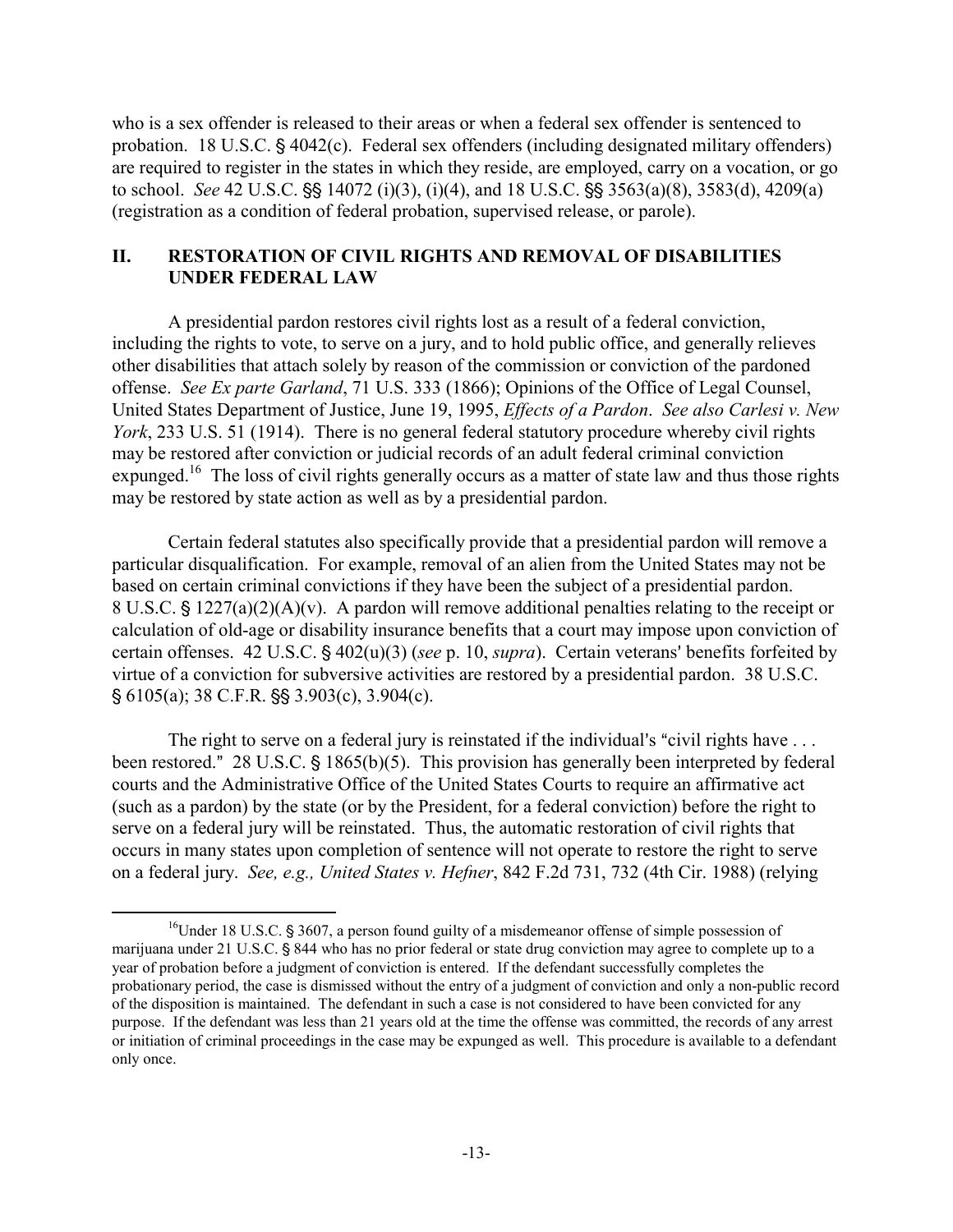on the legislative history of  $\S$  1865 to hold that "some affirmative act recognized in law must first take place to restore one's civil rights to meet the eligibility requirements of section  $1865(b)(5)$ ").

As noted in section I, ineligibility for some federal benefits or licenses because of a conviction may only last a limited time; eligibility for other benefits or licenses may be restored by administrative or judicial action. For example:

- The prohibitions relating to involvement in labor organizations and employee benefit plans last up to 13 years, but may be removed earlier if civil rights have been "fully restored" or if a federal court or the Parole Commission so directs. 29 U.S.C.  $\frac{55}{504}$ , 1111. (*See* section I.C.3(c), *supra*.) In order to grant relief from the disability, the court must determine that the person's service in the prohibited capacity would not be contrary to the purposes of the law under which the disability is imposed. 29 U.S.C.  $\S$ § 504, 1111. Relief from the disability must not be granted to aid rehabilitation, but only following "a clear demonstration" that the person "has been rehabilitated" and "can therefore be trusted not to endanger the organization in the position for which he or she seeks relief from the disability."  $U.S.S.G. \S 5J1.1$ .
- Under the immigration laws, the Attorney General may waive the application of certain grounds for inadmissibility resulting from conviction. *See*, *e.g.*, 8 U.S.C. '' 1182(h) (waiver of inadmissibility authorized for certain offenses, other than aggravated felonies, if certain conditions are met),  $1227(a)(7)$  (conviction of a crime of domestic violence may be waived as a ground for removal in certain cases involving an alien who is also a victim of domestic violence). The Attorney General may also cancel removal of certain permanent resident aliens convicted of a criminal offense other than an aggravated felony. *See*, *e.g.*, 8 U.S.C. § 1229b(a).
- Exceptions to the prohibition on military enlistment of convicted felons may be authorized by the Secretary of the affected branch of the service in "meritorious" cases." 10 U.S.C. § 504.
- The Federal Deposit Insurance Corporation may waive a conviction-related prohibition to permit individuals to participate in the affairs of a federally insured depository institution, but for certain offenses may not do so for 10 years. 12 U.S.C.  $\S$  1829(a)(1), (a)(2)(A). The sentencing court may make an exception to the prohibition "if granting the exception is in the interest of justice." 12 U.S.C.  $\frac{1829(a)(2)(B)}{B}$ .
- The period of ineligibility for educational grants and work-study benefits imposed upon conviction of a drug offense may be shortened if the student satisfactorily completes a drug rehabilitation program. 20 U.S.C.  $\S$  1091(r)(2).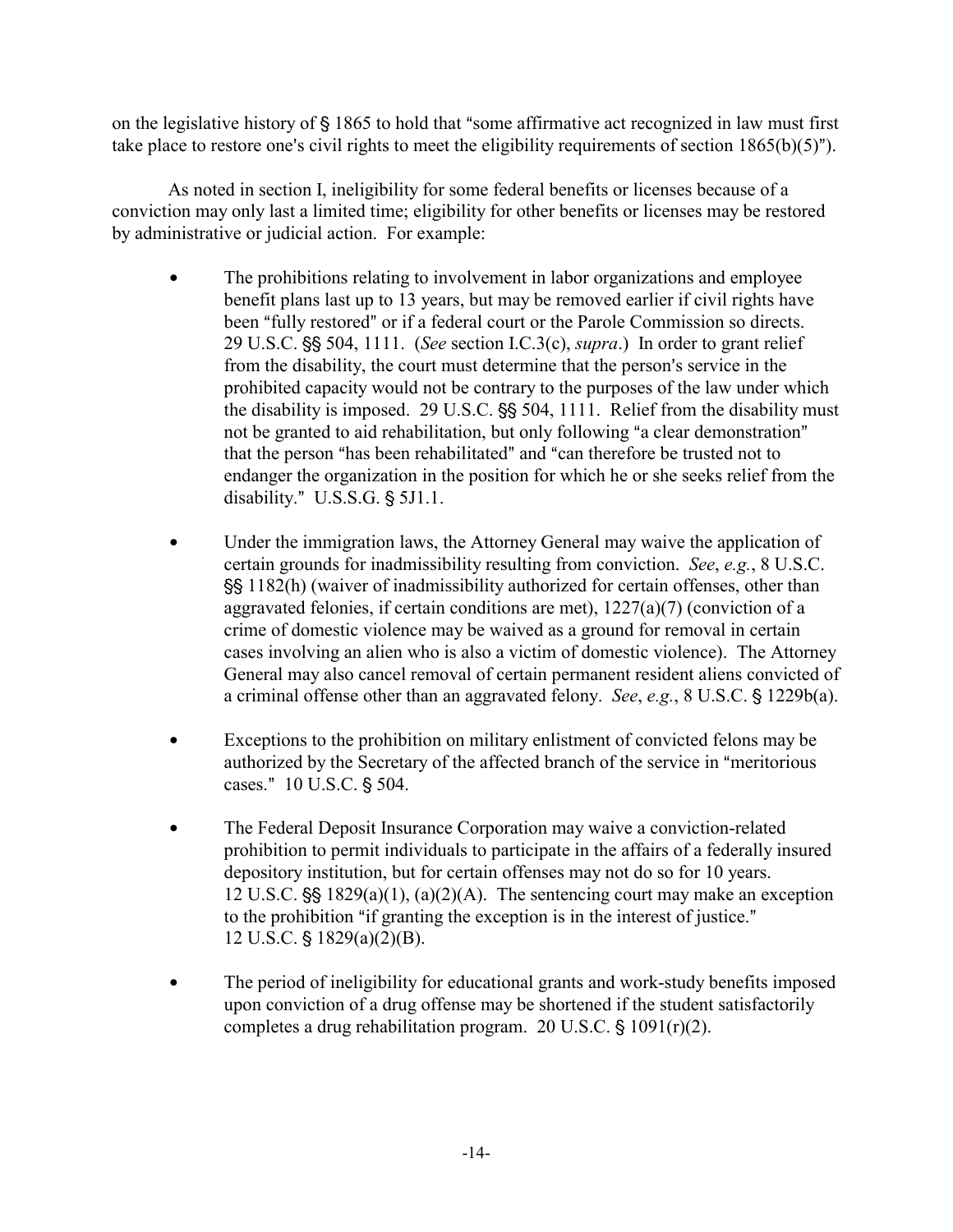- The Secretary of the Treasury (or his delegate) may grant relief from the conviction-based disabilities concerning licenses and permits for explosives if he finds "that the applicant will not be likely to act in a manner dangerous to public safety and that  $\dots$  granting  $\dots$  relief will not be contrary to the public interest." 18 U.S.C. § 845(b).
- The Secretary of Health and Human Services may terminate the debarment (other than a permanent debarment) of an individual or entity prohibited from submitting drug approval applications under  $21$  U.S.C.  $\S$  335a.  $21$  U.S.C.  $\S$  335a(d). In certain cases, termination of debarment may be ordered "if such termination serves the interests of justice and adequately protects the integrity of the drug approval process," 21 U.S.C.  $\frac{1}{5}$  335a(d)(3)(B)(ii); in other cases, special termination may be ordered by the Secretary under specified circumstances.  $21$  U.S.C. § 335a(d)(4).

#### **III. LOSS AND RESTORATION OF FEDERAL FIREARMS PRIVILEGES**

Under the Gun Control Act of 1968, as amended,  $18$  U.S.C.  $\frac{55}{12}$  921 - 930, a person convicted in any court of a "crime punishable by imprisonment for a term exceeding one year" may not ship or transport a firearm or ammunition in interstate or foreign commerce, possess a firearm or ammunition in or affecting commerce, or receive any firearm or ammunition that has been shipped or transported in interstate or foreign commerce. 18 U.S.C.  $\frac{1}{2}$  922(g)(1).<sup>17</sup> The definition of firearm includes both long guns and handguns.  $18 \text{ U.S.C.}$  \$921(a)(3). This prohibition is inapplicable to certain federal and state offenses related to business practices,<sup>18</sup> to certain state offenses classified as misdemeanors,<sup>19</sup> and to:

> [a]ny conviction which has been expunged, or set aside or for which a person has been pardoned or has had civil rights restored . . . unless such pardon, expungement, or restoration of civil rights expressly provides that the person may not ship, transport, possess, or receive firearms.

<span id="page-16-0"></span><sup>&</sup>lt;sup>17</sup>A parallel prohibition makes it unlawful to sell or otherwise dispose of a firearm or ammunition to such a person. 18 U.S.C. § 922(d).

<span id="page-16-1"></span> $18$ Excluded are "any Federal or State offenses pertaining to antitrust violations, unfair trade practices, restraints of trade, or other similar offenses relating to the regulation of business practices." 18 U.S.C.  $§ 921(a)(20)(A).$ 

<span id="page-16-2"></span><sup>&</sup>lt;sup>19</sup>Excluded is "any State offense classified by the laws of the State as a misdemeanor and punishable by a term of imprisonment of two years or less."  $18$  U.S.C.  $\frac{6}{9}$  921(a)(20)(B).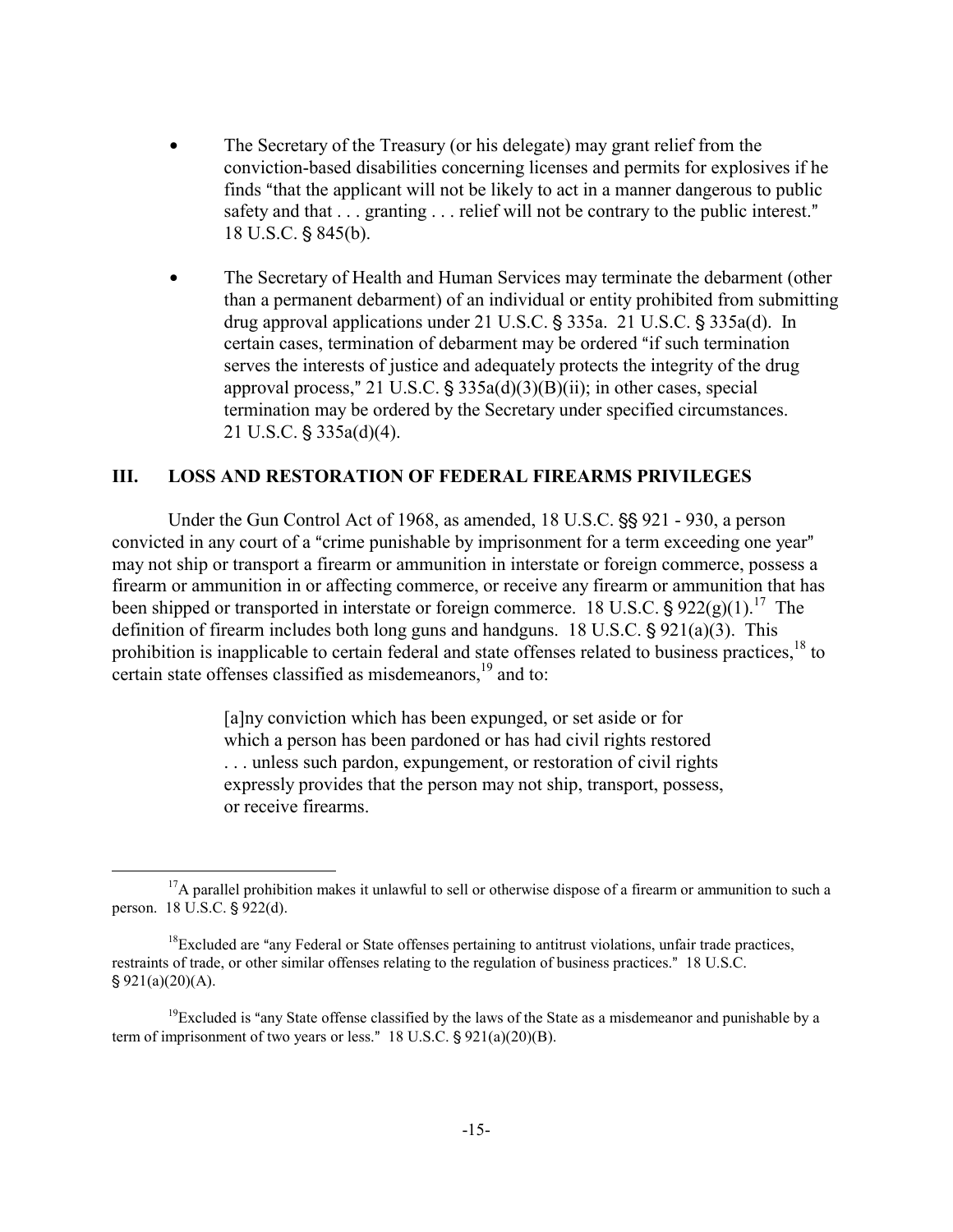18 U.S.C.  $\S 921(a)(20)$ . The statute further provides that "[w]hat constitutes a conviction of such a crime shall be determined in accordance with the law of the jurisdiction in which the proceedings were held." *Id*.<sup>[20](#page-17-0)</sup>

In addition, federal law prohibits gun possession by persons convicted in any court of a "misdemeanor crime of domestic violence." 18 U.S.C.  $\frac{6}{922(g)(9)}^{21}$  A person is not considered to have been convicted of such an offense, however, "if the conviction has been expunged or set aside, or is an offense for which the person has been pardoned or has had civil rights restored (if the law of the applicable jurisdiction provides for the loss of civil rights under such an offense) unless the pardon, expungement, or restoration of civil rights expressly provides that the person may not ship, transport, possess, or receive firearms."  $18 \text{ U.S.C.}$  \$921(a)(33)(B)(ii).

Contrary to the implication of these provisions, the meaning of the phrase "has had civil" rights restored" is not monolithic but varies in practical effect from state to state depending on the laws regarding loss and restoration of rights. The problem of statutory interpretation has been further complicated in the case of the disability imposed upon conviction of a misdemeanor involving domestic violence because misdemeanor convictions generally do not result in the loss of civil rights under state law.<sup>22</sup>

<span id="page-17-1"></span><sup>21</sup>This prohibition was added by the Lautenberg Amendment, passed in 1996. The term "misdemeanor" crime of domestic violence" is defined to mean any federal or state misdemeanor that "has, as an element, the use or attempted use of physical force, or the threatened use of a deadly weapon, committed by a current or former spouse, parent, or guardian of the victim, by a person with whom the victim shares a child in common, by a person who is cohabiting with or has cohabited with the victim as a spouse, parent, or guardian, or by a person similarly situated to a spouse, parent, or guardian of the victim." 18 U.S.C.  $\S 921(a)(33)(A)$ . Unlike  $\S 921(a)(20)$ , the definition of "misdemeanor crime of domestic violence" does not specify the law that governs the determination of what constitutes a conviction. One court, however, in interpreting the definition in  $\S 921(a)(33)$  in the context of applying a provision of the United States Sentencing Guidelines that incorporates it, concluded that federal law, rather than state law, applies. *See United States v. Cadden*, 98 F. Supp. 2d 193, 196-97 (D.R.I. 2000).

<span id="page-17-2"></span><sup>22</sup>See, e.g., United States v. Smith, 171 F.3d 617, 623 (8<sup>th</sup> Cir. 1999); *United States v. Wegrzyn*, 106 F. Supp. 2d 959, 961 (W.D. Mich. 2000).

<span id="page-17-0"></span><sup>&</sup>lt;sup>20</sup>While the statute does not expressly state which jurisdiction's law governs the determination whether the offender's civil rights have been restored, the Supreme Court in *Beecham v. United States*, 511 U.S. 368, 371 (1994) (*see* discussion in text accompanying note 23, *infra*), concluded, in considering a federal conviction, that the determination whether a person's civil rights have been restored "is governed by the law of the convicting jurisdiction." Cases dealing with state convictions have reached the same conclusion, drawing upon the reasoning of *Beecham. See, e.g., United States v. Collins*, 61 F.3d 1379, 1382 (9th Cir. 1995) (restoration determined by the law of Illinois, the convicting jurisdiction, rather than the law of Montana, the jurisdiction of residence and possession of a firearm); *United States v. Eaton*, 31 F.3d 789, 791-92 (9th Cir. 1994) (restoration determined by the law of North Dakota, the convicting jurisdiction, rather than the law of Montana, the jurisdiction of residence and possession of a firearm). *See also United States v. Capito*, 992 F.2d 218, 219-220 & n. 2 (8th Cir. 1993) (law of South Dakota, the jurisdiction of residence and possession of a firearm, restoring rights to felons held not to apply to defendants convicted in other states); *Thompson v. United States*, 989 F.2d 269, 270 (8th Cir. 1993) (same).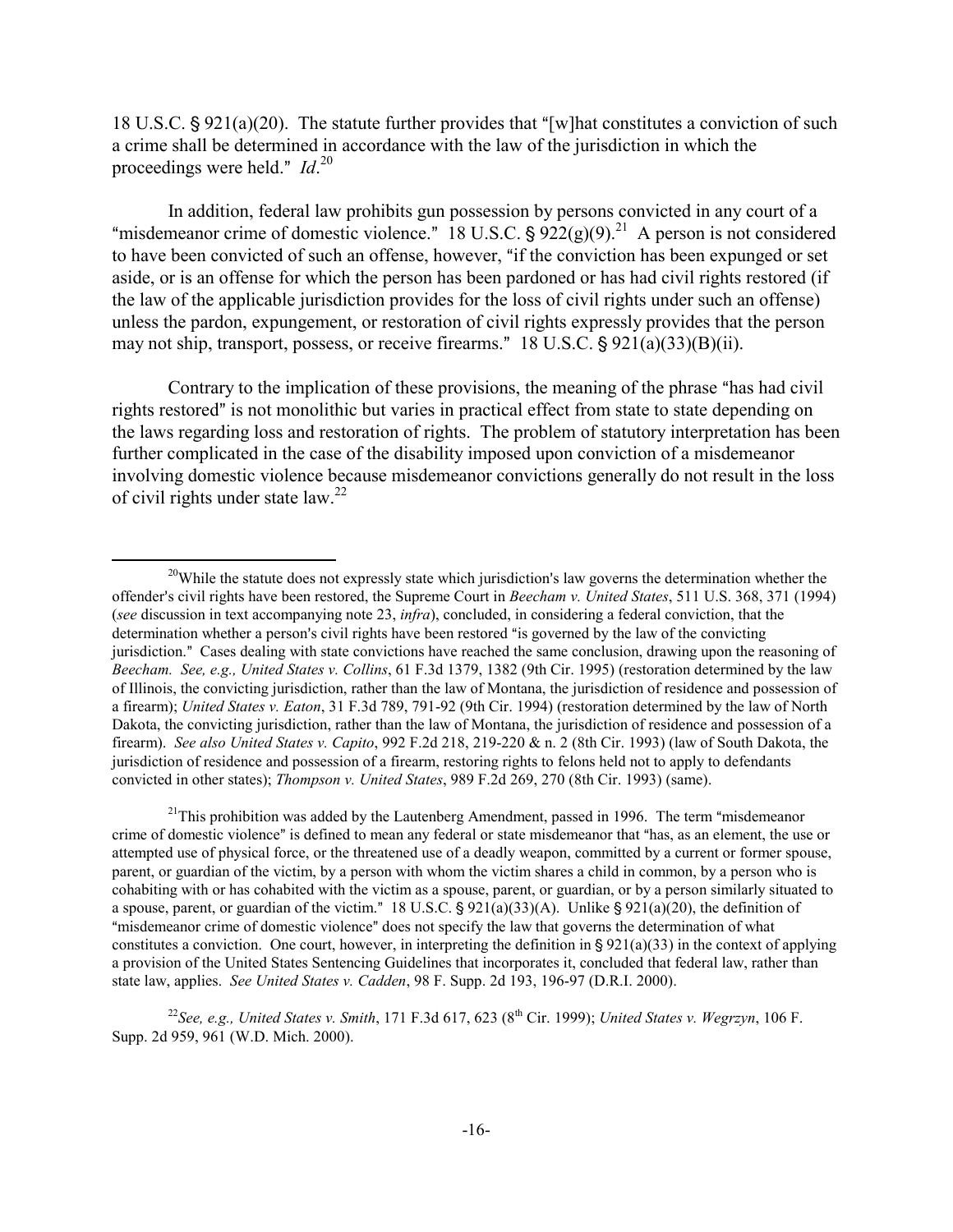Courts have generally held that the phrase "civil rights restored" refers to the basic rights of citizenship, such as the rights to vote, serve on a jury, and hold public office. Further, they have held that a felon's civil rights must have been "substantially restored" under state law in order to meet the statutory exclusion. *See, e.g., United States v. Metzger*, 3 F.3d 756, 758 (4<sup>th</sup>) Cir. 1993); *United States v. Gomez*, 911 F.2d 219, 220-21 (9th Cir. 1990). *See also Caron v. United States*, 524 U.S. 308, 316, 318 (1998) (in discussing restoration of "civil rights," the Court speaks of "the right to vote, the right to hold office, and the right to sit on a jury" and notes that "state law limitations on firearms possession are only relevant once it has been established that an ex-felon's other civil rights, such as the right to vote, the right to seek and to hold public office, and the right to serve on a jury, have been restored"). With respect to felons, a minority of states automatically restore all these civil rights to a felon upon completion of his sentence. Some states have an administrative procedure for restoring a felon's civil rights, while others restore rights in piecemeal fashion. In approximately 12 states, a pardon is needed to restore one or more of these rights.

The meaning of the statutory requirement that "civil rights" be "restored" was settled for federal offenders in *Beecham v. United States*, [23](#page-18-0) in which the Supreme Court held that federal felons remain subject to the federal firearms disability until their civil rights are restored through a federal, not a state, procedure. Therefore, federal felons who have had their civil rights restored by a state law or procedure nonetheless are still prohibited by federal law from possessing firearms. As noted above, there is no general federal statutory procedure for restoring civil rights to federal felons. While the Bureau of Alcohol, Tobacco and Firearms (BATF) is authorized under 18 U.S.C.  $\frac{6}{5}$  925(c) to restore federal firearms privileges to an individual convicted of a felony, it has not been permitted to expend funds for this purpose since fiscal year 1992 (although it may restore rights to corporations). Accordingly, at the present time an individual may regain federal firearms privileges forfeited as a result of a federal felony conviction only by obtaining a presidential pardon.<sup>[24](#page-18-1)</sup>

Offenders whose conviction has been pardoned, expunged, or set aside or whose rights have been restored are still subject to the firearms prohibition if the "pardon, expungement, or restoration of civil rights expressly provides that the person may not ship, transport, possess, or receive firearms." 18 U.S.C.  $\frac{55}{5}$  921(a)(20), (a)(33). State offenders seeking to rely on a state

<span id="page-18-1"></span><span id="page-18-0"></span> $23511$  U.S. 368 (1994).

<sup>&</sup>lt;sup>24</sup> See McHugh v. Rubin, 220 F.3d 53 (2d Cir. 2000); *Owen v. Magaw*, 122 F.3d 1350 (10<sup>th</sup> Cir. 1997); *Burtch v. United States Department of Treasury*, 120 F.3d 1087 (9<sup>th</sup> Cir. 1997); *United States v. McGill*, 74 F.3d 64 (5th Cir. 1996); *Moyer v. Secretary of Treasury*, 830 F. Supp. 516 (W.D. Mo. 1993). *But see Rice v. United States*, 68 F.3d 702 (3d Cir. 1995) (concluding that BATF's inability to process an application under  $\frac{1}{2}$  925(c) for relief from federal firearms disabilities constitutes an undue delay that excuses the applicant from exhausting administrative remedies and permits him to seek judicial review, whereby the court may determine in the exercise of its sound discretion whether there is a potential for a miscarriage of justice that would justify the submission of evidence to the court to establish fitness to have federal firearms privileges restored); *Rice v. United States*, 1997 WL 48945 (E.D. Pa. 1997) (on remand, federal firearms privileges restored).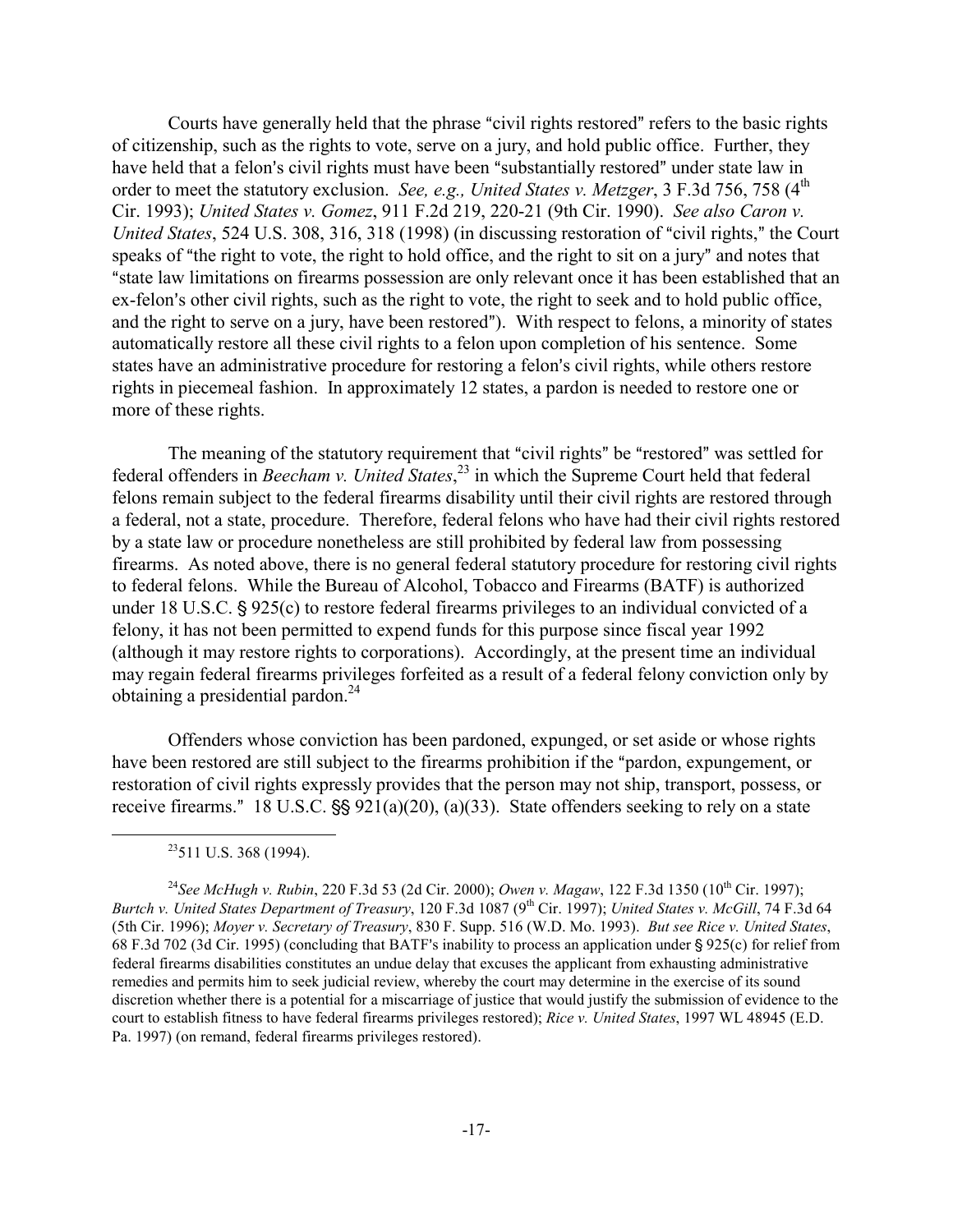restoration of civil rights to meet the exception to the federal firearms disability may be caught by the proviso because, despite the restoration of various rights, their state firearms privileges are still restricted. The variation among state laws regarding the loss and restoration of a felon's state firearms privileges is quite pronounced. Some states, such as Colorado, prohibit a felon from possessing any firearm until and unless he is pardoned, while others, like New Mexico, restrict state firearms privileges for a specific period of time. A number of states, including Alaska and Massachusetts, prohibit felons from possessing certain types of firearms or restrict the places where a felon may possess a firearm. In some states, restrictions upon state firearms privileges are imposed for certain types of offenses, such as violent crimes. Finally, some states have established a mechanism for restoring a felon's state firearms privileges that involves an affirmative act by the governor of the state, an authorized state agency, or the sentencing court.

The Supreme Court's 1998 decision in *Caron v. United States*, 524 U.S. 308 (1998), addressed whether a state offender is still subject to the federal firearm disability if his civic rights have been restored, but state law continues to restrict his firearms privileges to some degree. The defendant in *Caron*, who resided in Massachusetts and had been previously convicted of felonies in Massachusetts and California, was charged under 18 U.S.C.  $\frac{1}{2}$  922(g)(1) with being a felon in possession of a number of rifles and shotguns and his sentence was enhanced under the Armed Career Criminal Act based on his three prior convictions for violent felonies.[25](#page-19-0) He argued that his prior Massachusetts offenses could not be counted toward the enhancement because under Massachusetts law his civil rights had been restored and state law permitted him to possess either rifles or shotguns. Massachusetts law, however, continued to prohibited him, as a felon, from possessing a handgun outside his home or business. The Supreme Court ruled that, although state law allowed him to possess rifles and shotguns, the federal firearms law nonetheless prohibited his possession of those guns. The Court reasoned that because the defendant was still subject to a state-law limitation regarding handguns, the restoration of his civil rights "expressly provides that  $[he]$  may not . . . possess . . . firearms," within the meaning of 18 U.S.C.  $\S 921(a)(20)$ ; therefore, he could be prosecuted under ' 922(g)(1) regardless of the type of firearm he possessed.

The *Caron* decision also appears to have answered another problematic issue of interpretation: whether the restoration of rights must be accomplished by an individualized assessment of rehabilitation or whether automatic restoration by operation of state law or by the routine issuance of a certificate of discharge is sufficient. In *Caron*, 524 U.S. at 313, the Court noted among its "preliminary points" the following:

<span id="page-19-0"></span><sup>&</sup>lt;sup>25</sup>The interpretation of the definition of "crime punishable by imprisonment for a term exceeding one year" also arises in the context of determining whether a person prohibited from possessing firearms under  $\S 922(g)$  is subject to the enhanced penalty under the Armed Career Criminal Act,  $18 \text{ U.S.C. }$  \$924(e). One way the enhancement is triggered is by having three or more convictions for a "violent felony." The definition of "violent" felony" includes among its components the requirement that the defendant have been convicted of a "crime" punishable by imprisonment for a term exceeding one year," which in turn is defined in 18 U.S.C.  $\S$  921(a)(20), quoted on p. 16, *supra*. 18 U.S.C.  $\S 924(e)(2)(B)$ .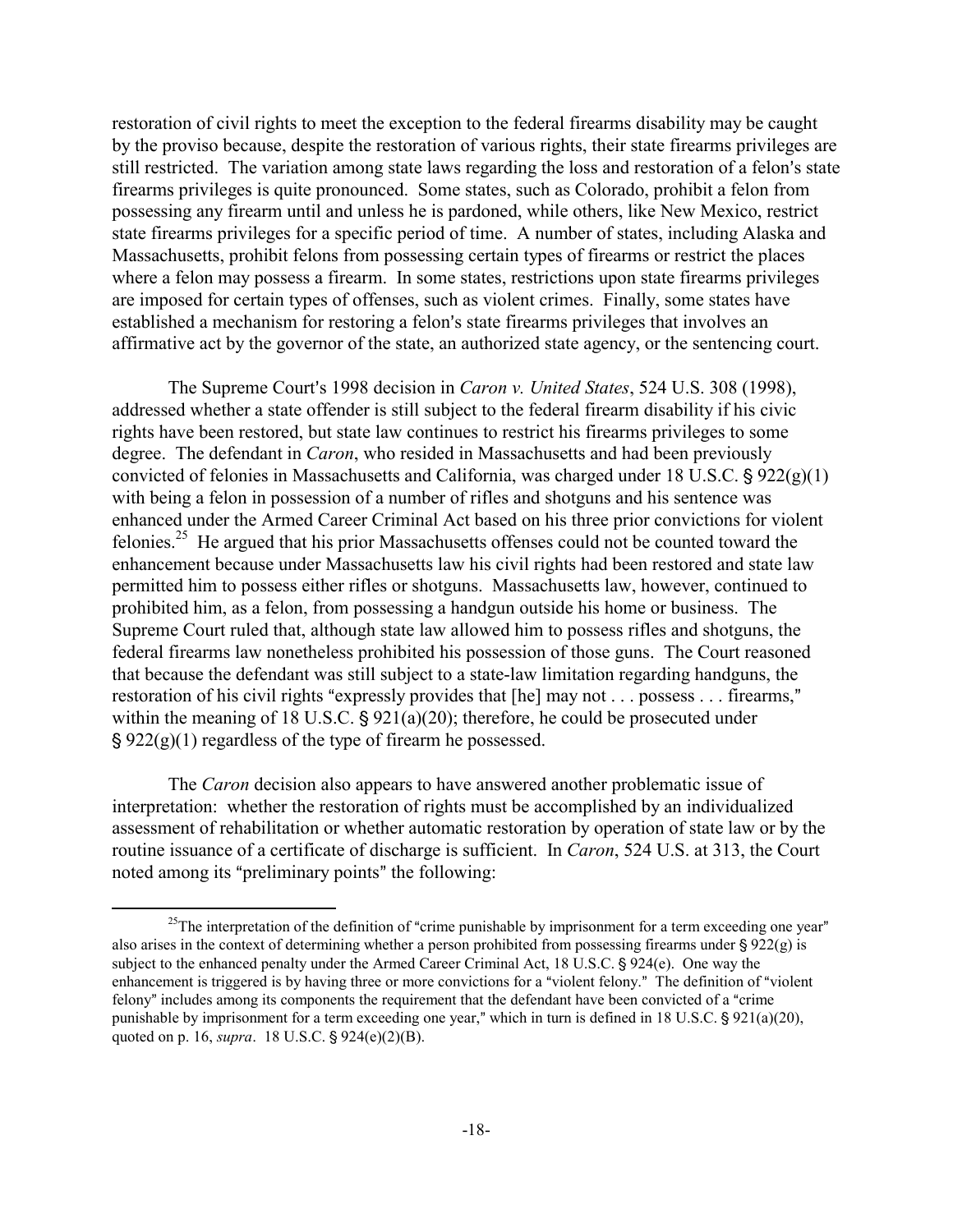First, Massachusetts restored petitioner's civil rights by operation of law rather than by pardon or the like. This fact makes no difference. Nothing in the text of  $\S 921(a)(20)$  requires a case-bycase decision to restore civil rights to this particular offender. While the term "pardon" connotes a case-by-case determination, "restoration of civil rights" does not. Massachusetts has chosen a broad rule to govern this situation, and federal law gives effect to its rule. All Courts of Appeals to address the point agree.

A number of cases have addressed other issues concerning under what circumstances a state offender's civil rights have been restored and in what circumstances the state felon's restoration of rights "expressly provides" that he may not possess firearms, including:

> • whether civil rights are considered to have been "restored" when the offender does not lose his rights to vote, sit on a jury, and hold office under state law after conviction:<sup>[26](#page-20-0)</sup>

• whether civil rights are considered restored when a state felon retains or regains some but not all his civil rights after conviction; $27$ 

• whether, in determining if a particular right has been restored, one looks to the law in effect at the time of the claimed restoration, or to the law in effect at the time of the claimed violation of the federal firearms statute: $28$  and

<span id="page-20-2"></span><sup>28</sup>*See*, *e.g.*, *United States v. Collins*, 61 F.3d 1379, 1381 (9th Cir. 1995); *United States v. Varela*, 993 F.2d 686, 689-91 (9th Cir. 1993); *United States v. Bell*, 983 F.2d 910, 911 (9th Cir. 1993); *United States v. Cardwell*, 967 F.2d 1349, 1350 (9th Cir. 1992). *See also United States v. Clark*, 993 F.2d 402, 403-05 (4th Cir. 1993).

<span id="page-20-0"></span><sup>&</sup>lt;sup>26</sup>See, e.g., *McGrath v. United States*, 60 F.3d 1005, 1007-09 (2d Cir. 1995) (under Vermont law, felon's rights not considered restored because they were never lost); *United States v. Caron*, 77 F.3d 1, 5 (1st Cir. 1996) (fact that felon does not lose rights does not preclude a finding that rights have been restored), *aff<sup>'</sup>d* on other *grounds*, 524 U.S. 308 (1998). *See also United States v. Moore*, 108 F.3d 878, 881 (11th Cir. 1997) (fact that Tennessee law did not prohibit possession of guns by felons did not constitute restoration of rights).

<span id="page-20-1"></span><sup>27</sup>*See*, *e.g.*, *United States v. Caron*, 77 F.3d 1, 5 (1st Cir. 1996) (rights could be considered restored under Massachusetts law when the right to vote was never lost but the right to hold public office was restored and the right to serve on a jury was restored subject to a contingency), *on remand*, 941 F. Supp. 238 (D. Mass. 1996) (concluding rights were substantially restored); *United States v. Flower*, 29 F.3d 530, 536 (10th Cir. 1994) (rights not restored under Utah law when the right to serve on a jury was not restored); *United States v. McKinley*, 23 F.3d 181, 183-84 (7th Cir. 1994) (rights not restored under Indiana law when rights to serve on a jury and hold elective office were not restored); *United States v. Essig*, 10 F.3d 968, 974-76 (3d Cir. 1993) (rights not restored under Pennsylvania law when the right to serve on a jury not restored); *United States v. Meeks*, 987 F.2d 575, 578 (9th Cir. 1993) (rights not restored under Missouri law when rights to serve on a jury and to hold certain government office not restored).